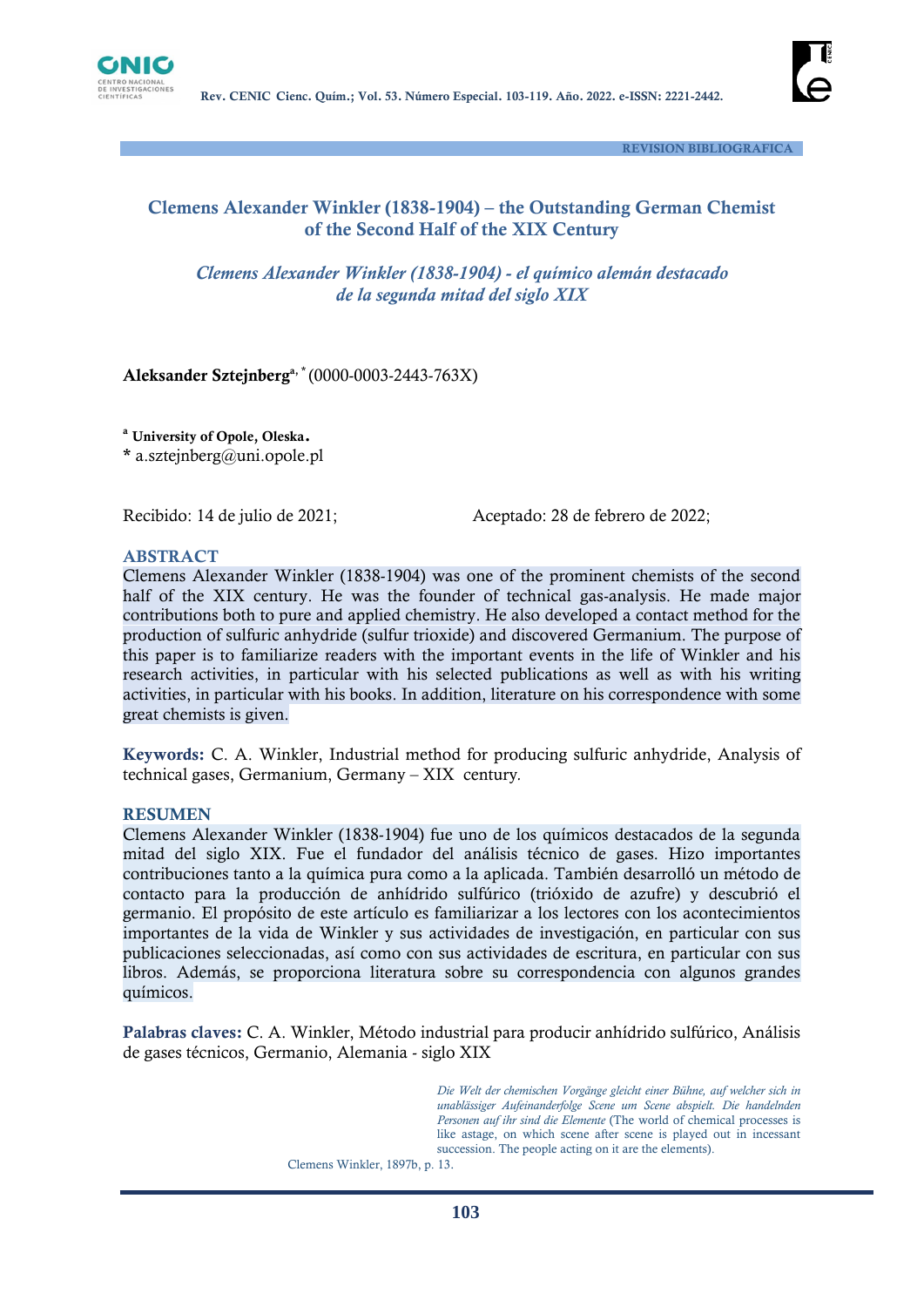

# **INTRODUCTION**

### *The important events in the Winkler's life*

Clemens Alexander Winkler (Figure 1) known simply as Clemens Winkler was called "the outstanding inorganic chemist of his time" (Smith, 1949, p. 256). He "made brilliant contributions both to pure and applied chemistry" (Weeks, 1956, p. 689). One hundred and seventeen years have passed since his death, but in that time little has appeared in the literature about this very interesting man. Among his most important scientific achievements, the American chemist Henry Monmouth Smith (1868-1950) mentioned in his 1949 book:

Prepared metallic cobalt in quantity. Determined the atomic weight of indium. … Introduced the term "normal weight" in volumetric analysis and the test for carbon monoxide by palladium chloride; determined sodium hydroxide in the presence of alkali carbonates. … After working day and night for several months he discovered … a new element which he named germanium. … Reduced oxides with magnesium, and prepared hydrides of metals. Developed the Contact Process for sulfuric acid … Improved gas analysis and invented the three-way stopcock (p. 256).

Clemens Winkler was born in Freiberg (Kingdom of Saxony) on December, 26, 1838, and he was the son of Kurt Alexander Winkler (1794-1862), a chemist and metallurgist who studied under the Swedish chemist Jöns Jacob Berzelius (1779-1848), and his wife Elmonde Antonie, née Schramm (1810-1897) (Winkler, 1954, p. 11).

In April 1851 he went to the *Gymnasium* in Freiberg. From 1852 to 1853, he attended the *Realschule* in Dresden. In the years 1855-1856, he continued his education at the *Gewerbschule* in Chemnitz (Winkler, 1954, pp. 14-15). In 1857, he began his threeyear (1857-1859) studies at the *Königlich Sächsische Bergakademie* (Royal Saxon Mining Academy) in Freiberg (Haustein, 2011, p. 141; Weinert, 2020, p. 9; Prokop, 1954, p. 94). At this academy, he became interested in chemistry, especially mineral chemistry, which he dealt under the mineralogist August Breithaupt (1791-1973) (Anonymous, 1904, p. 900).

On October 1, 1859, he was employed as *Akzessist* at the *Königlich Sächsische Blaufarbenwerk Oberschlema* and on Ocotber 1, 1862, he began working as a metallurgical chemist at *Privatblaufarbenwerkes Pfannenstiel* (Pfannenstiel Private Blue Dye plant) at Aue (Haustein, 2011, p. 141; Prokop, 1954, p. 94).

On January 8, 1863, he married Minna Laura, neé Pohl (1843-1891) (Papperitz, 1904, p. 5; Prokop, 1954, p. 94; Winkler, 1954, p. 24). The spouses had six children: four sons and two daughters (Brunck, 1906, p. 4498).

In 1864, he presented two of his publications as a dissertation at the University of Leipzig: *Ueber Siliciumlegirungen und Siliciumarsenmetalle* (About alloys of silicon and silicon/arsenic metal compounds) (Winkler, 1864a) and *Die maassanalytische Bestimmung des Wassers in organischen Flüssigkeiten* (The Analytical Determination of Water in Organic Liquids) (Winkler, 1864b). On February 7, 1864, he received his Ph.D. (Haustein, 2011, p. 141; Prokop, 1954, p. 94).

On September 1, 1873, he was appointed Professor of Inorganic Chemistry at the Mining Academy in Freiberg. He was the successor of Theodor Scheerer (1813-1875).

Leroy Wiley McCay studied in Germany for four years, first in Freiberg in 1879. There he attended lectures by Winkler, who he describes in his article (1930) as follows: He was in his early forties, of moderate height, thick-set, wore a short dark beard … He had an attractive face, an engaging smile, and his voice, while low, had a peculiar penetrating power. … His lectures on general as well as applied chemistry were extraordinarily gripping, for he had the power to communicate to his hearers the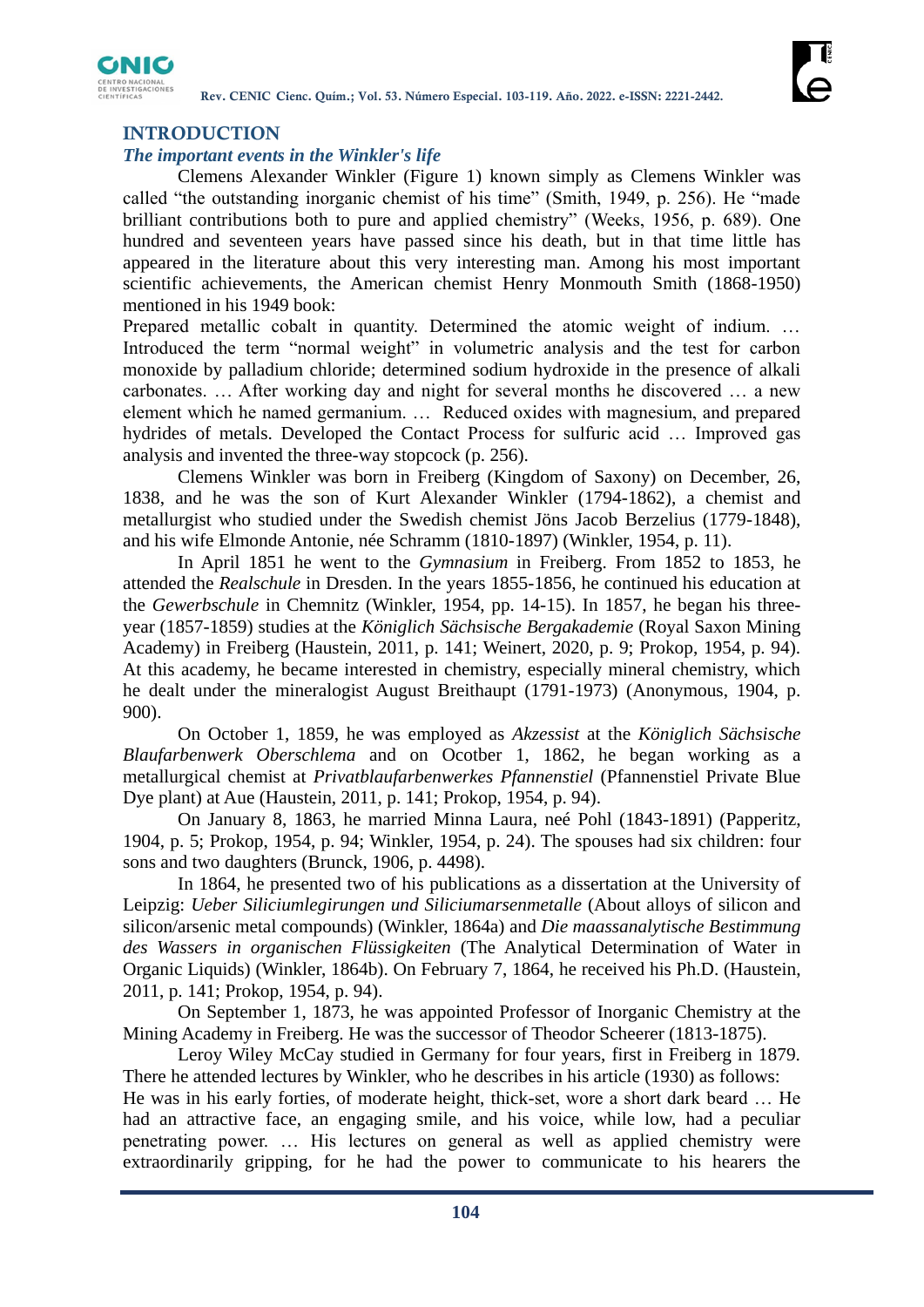

enthusiasm for the science which he himself possessed. He made his experiments himself and very rarely called upon an assistant for help. … His German was simple, straightforward … He knew little French and less English, but he was a master of his own language. … His good nature, his winning manner, his generosity, his bonhomie, and his keen social instinct captured the love of all, students, colleagues, and fellow citizens. … In my day he was the most popular man in Freiberg (pp. 1086-1087).

On September 2, 1896, after Theodor Richter's (1824-1898) resignation, Winkler was appointed Director of the Mining Academy, which he headed for three years, until to autumn 1899 (Brunck, 1906, p. 4515; Prokop, 1954, p. 95).

On November 30, 1901, he was appointed to the editorial board of the *Zeitschrift für angewandte Chemie*. In the summer of 1902, due to health problems, he resigned from work at the Academy and on August 12 he moved to Dresden (Prokop, 1954, p. 96).

On October 8, 1904, he died of lung cancer (Brunck, 1906, p. 4516). Erwin Papperitz (1904) wrote about his funeral as follows:

On October 11th, Winkler was solemnly buried to eternal rest in the Trinitatisfriedhofe zu Dresden [Trinity Cemetery in Dresden] amid moving manifestations of mourning on the part of all those who had learned to love and respect him.The great scholar, the loyal advisor and friend of the miners and huts, has "done his last shift". Now the eternal light of truth shines for him, which he had so eagerly investigated in life (p.12).



*Fig. 1. C. Winkler (1838-1904) ("Clemens Winkler als", 1875).*

# **Winkler's participation in the scientific celebration in Berlin**

On March 19-20, 1900, Winkler took part in the Berlin conference devoted to the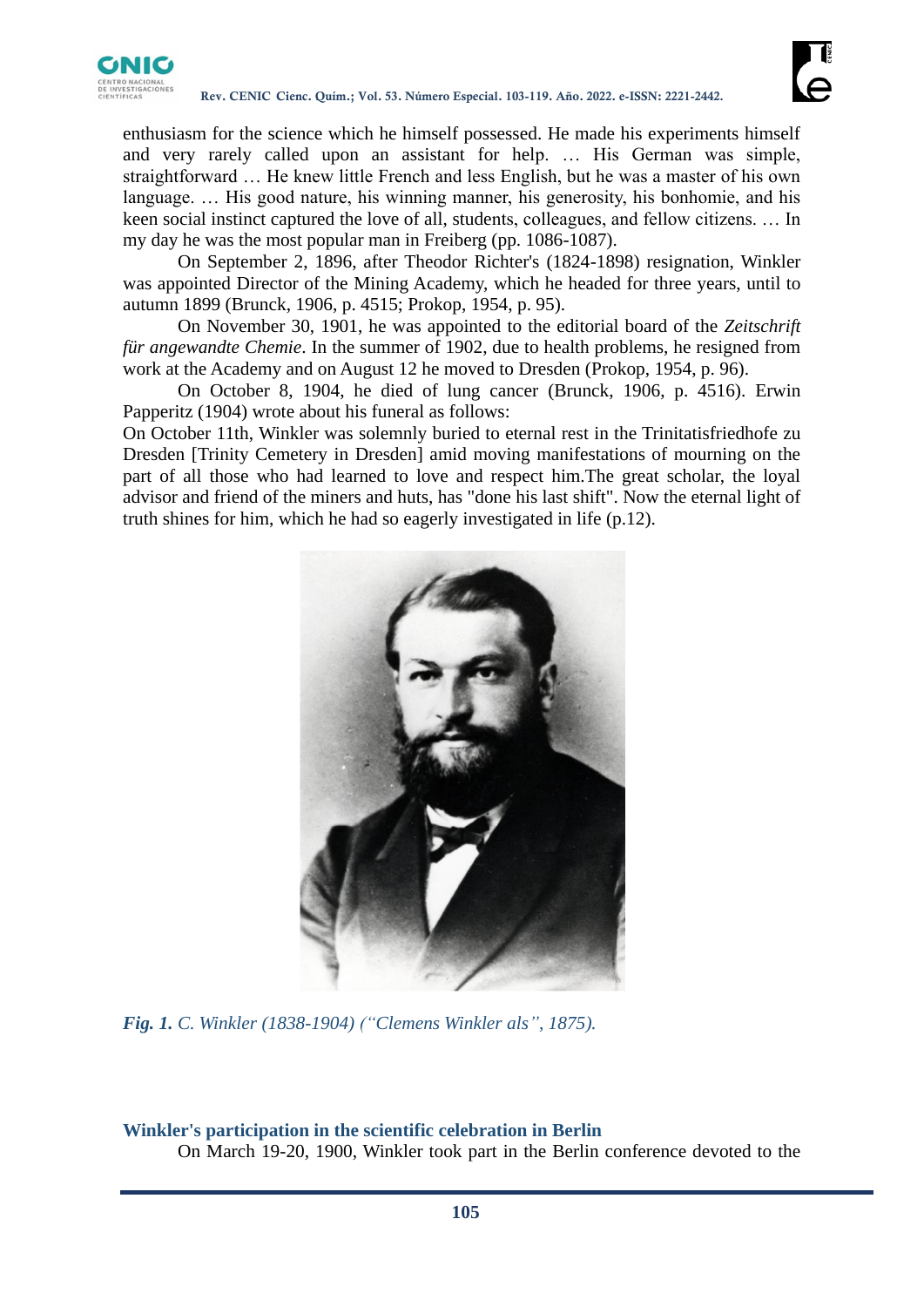

200th Anniversary of the *Königlich Preußischen Akademie der Wissenschaften* (Royal Prussian Academy of Sciences). Figure 2 is a photography made during this celebration ("200th Anniversary of Berlin", 1900). The American biochemists Benjamin Harrow (1888-1970) inserted this photo on the one of first pages of his book entitled *Eminent Chemists of Our Time.* He also wrote that it "showing several eminent chemists was taken at one of the international scientific gatherings" (Harrow, 1920, p. 8).





Photograph was published by Harrow thanks to the kindness of the Dutch chemist Ernst Julius Cohen (1869-1944) (Donnan, 1948). Winkler is second from the right in the second row; to his left is the British chemist and historian of chemistry Sir Thomas Edward Thorpe (1845-1925) (Tutton, 1925; Sztejnberg, 2021a). To his right are the German chemist Hans Heinrich Landolt (1831-1910) (Oesper, 1945), the Finnish chemist and historian of chemistry Edvard Hjelt (1855-1921) (Kauffman & NiiNistö, 1998), the Danish chemist Sophus Mads Jørgensen (1837-1914) (Kauffman, 1992), and the German chemist and historian of chemistry Albert Ladenburg (1842-1911) (Sztejnberg, 2021b). Seated from the left to right in the front row are van't Hoff, the Russian - German chemist Friedrich Konrad Beilstein (1838-1906) (Sztejnberg, 2021c), the British chemist Sir William Ramsay (1852-1916), who found neon, argon, krypton, and xenon in air and was awarded the Nobel Prize in Chemistry in 1904 (Tilden, 1918), the Russian chemist Dmitri Ivanovich Mendeleev, who discovered the Periodic Law in 1871 (Boeck & Zott, 2007; Sztejnberg, 2018), the German chemist Adolf von Baeyer (1835-1917), who received the Nobel Prize in Chemistry in 1905 (Baeyer, Villiger, Hottenroth, & Hallensleben, 1905),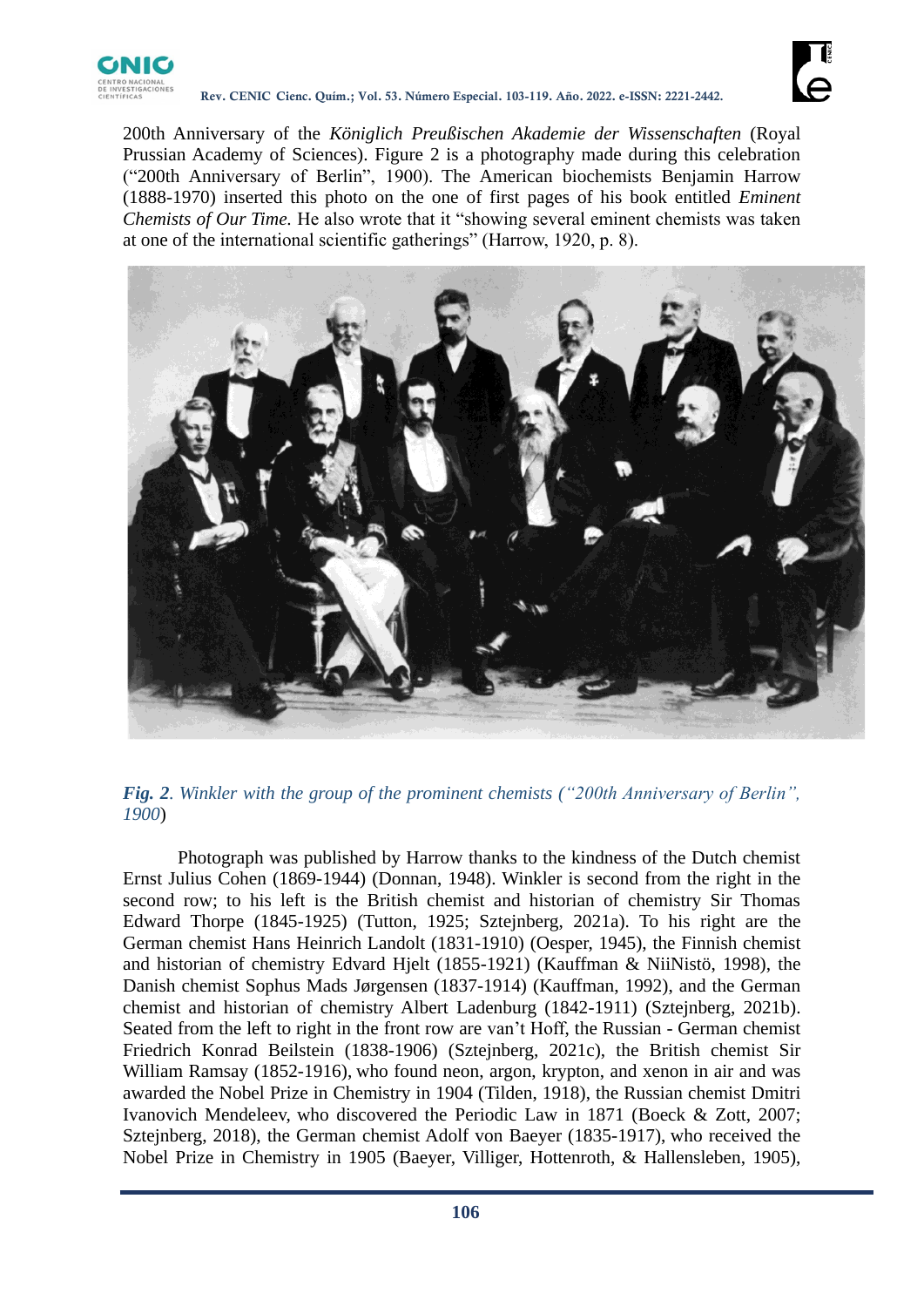

and the Italian chemist Alfonso Cossa (1833-1902) (Kauffman & Molayem, 1990).

### **Winkler's works**

The list of Winklers's works includes one hundred and thirty papers published over a 45-year period, from 1859 to 1904. There are the articles published in Germany, among other in the *Berichte der deutschen chemischen Gesellschaft*, *Zeitschrift für analytische Chemie* and *Journal für Praktische Chemie.* Between 1859-1900, he published 32 articles in the field of analytical chemistry. Forty-seven of his papers in the field of general chemistry and inorganic chemistry appeared in print in the years 1863-1904. In 1869- 1900, he published 33 technological articles. The nine papers that were published in the years 1872-1900 were devoted to chemical apparatus. Nine of his articles from 1875-1902 dealt with a variety of topics (Lissner, 1954, pp. 63-68).

Winkler's first work concerned the composition of the condurrite (Winkler, 1859). In the next eight years he focused his research on analytical as well as general and inorganic chemistry. In one of the articles from 1864 he described Thompson's separation method for cobalt and nickel (Winkler, 1864c). Two of his other papers in the same year dealt with cobaltic acid (Winkler, 1864d; Winkler, 1864e). In the years 1865- 1867, indium became the object of his research interests (Winkler, 1865; Winkler, 1867a).

In 1875, he developed an industrial method for the production of sulfuric anhydride, which marked the beginning of the contact method for the production of sulfuric acid (Winkler, 1875a). On June 7 and 8, 1900, he participated in the general meeting of the Association of German Chemists in Hanover. There he gave a lecture entitled *Die Entwickelung der Schwefelsäurefabrikation im Laufe des scheidenden Jahrhunderts* (The Development of Sulfuric Acid Production in the Course of the Late Century). This lecture was published in the *Zeitschrift für angewandte Chemie* in the same year. He wrote there, among other on his invention of the contact method in the production of sulfuric anhydride (sulfur trioxide) in the mid-1870s (Winkler, 1900, p. 738). The Polish chemist Józef Gruszkiewicz (1904) wrote briefly about this method in his article: Already in 1875, the freshly deceased Klemens Winkler announced his dissertation on obtaining fuming sulfuric acid by decomposing concentrated acid at high temperature into  $SO<sub>2</sub>$ , O and H<sub>2</sub>O and converting the next  $SO<sub>2</sub>$  to  $SO<sub>3</sub>$  with catalysts (pp. 865-866).

Mike Haustein (2017) also wrote about this contact method:

In the winter of 1874/75, Clemens Winkler constructed a laboratory system in the Chemical Institute of the *Bergakademie Freiberg*, with which he simultaneously thermally decomposed *Englische Schwefelsäure* [English sulfuric acid]. … Winkler chose platinum as the contact substance. But he also experimented with palladium, iridium and some metal oxides. In order to obtain the largest possible surface, the Freiberg professor had to apply the precious metal in finely divided form to a porous carrier material. The equally required heat resistance made the choice of asbestos wool. The fibrous material was first impregnated with a soda-alkaline platinum chloride solution, to which an amount of sodium formate sufficient to reduce the platinum was added, the platinum precipitating very finely on the asbestos carrier. The pasty mass was washed extensively and then dried by heating in a water bath. The noble metal content of the catalyst could easily be controlled by the concentration of the platinum chloride solution. At first, Winkler worked with around 8%. In the technical process, a 25% platinum content ultimately proved to be particularly effective. The manufacturing process for the catalytic converter was patented in 1878 ... (pp. 168-169).

It is believed that on February 8, 1886, Winkler discovered germanium. On that day, the editors of the *Berichte der deutschen chemischen Gesellschaft* received his article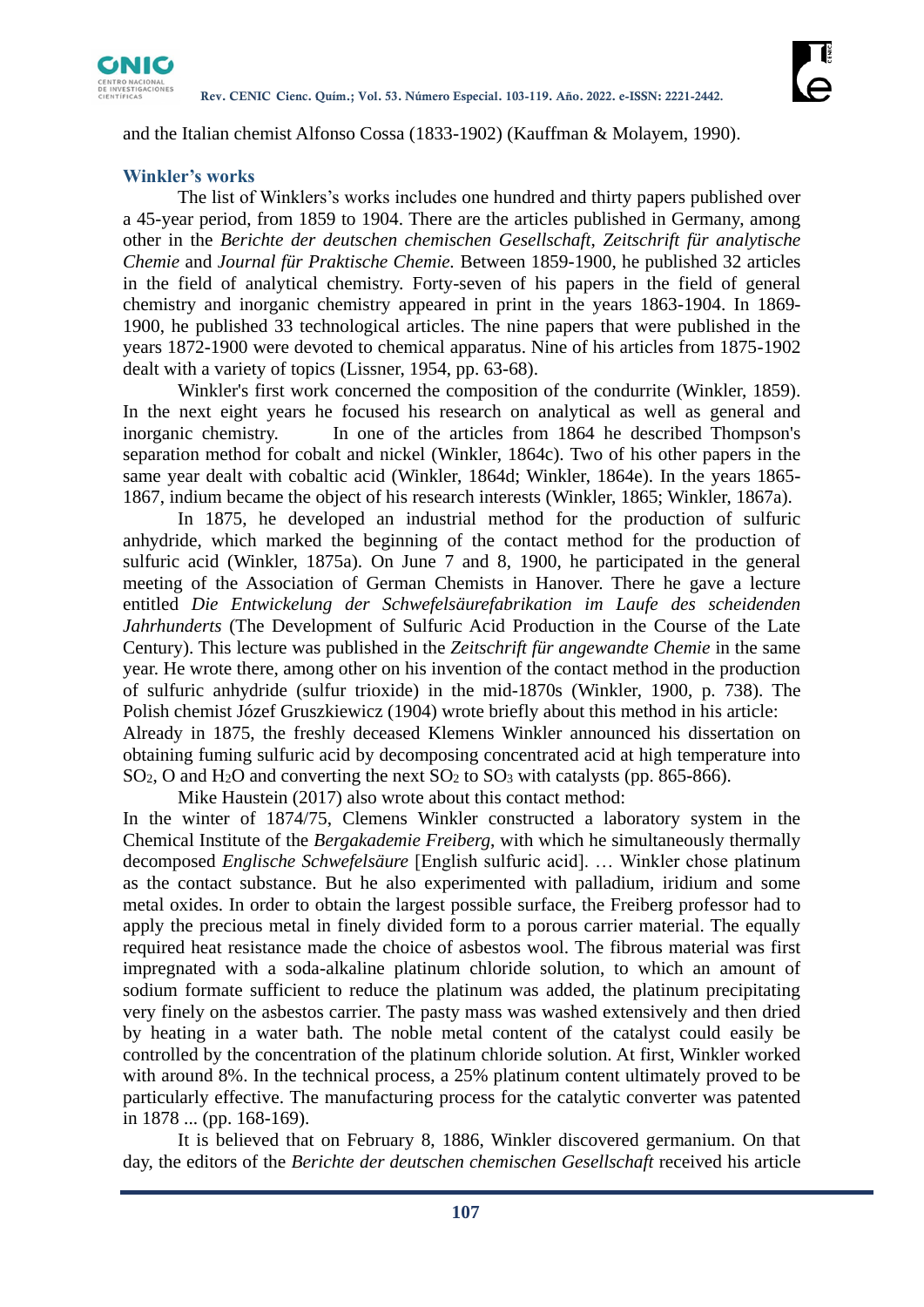

in which he informed about the discovery of this chemical element (Winkler, 1886a). He wrote about this discovery as follows:

After several weeks of laborious searching, I can today say with certainty that the argyrodite contains a new element very similar to antimony, but sharply differentiated from it, to which the name "Germanium" may be added (p. 210).

On July 6, 1886, his second article entitled *Mittheilungen über das Germanium* (Communications on Germanium) was published in the *Journal für Praktische Chemie*  (Winkler, 1886b)*.*

His last paper entitled *Radioactivität und Materie* (Radioactivity and Matter) was published in 1904 in the *Berichte der deutschen chemischen Gesellschaft* (Winkler, 1904).

#### **Winkler's books on chemistry**

Almost all of Winkler's books are written in German. Only his textbook has been translated into other languages. His first book under the title *Untersuchungen über die chemische Vorgänge in den Gay-Lussac'schen Condensationsapparaten der Schwefelsäurefabriken* (Investigations into the Chemical Processes in the Gay-Lussac Condensation Apparatus in the Sulfuric Acid Factories) was published in 1867 (Winkler, 1867b).

In 1871, he was a editor of the book written by his father entitled *Geschichtliche Mitteilungen über die erloschenen Silber-, Blei- und Kupferhütten des Erzgebirges und Vogtlandes.* (Historical Information about the Extinct Silver, Lead and Copper Smelters in the Ore Mountains and Vogtland (Winkler, 1871). Four years later, he wrote three chapters entitled *Wismuth, Arsen, Antimon* (Bismuth, Arsenic, Antimony), which were published in a book edited by August Wilhelm Hofmann (1818-1892) (Winkler, 1875b).

In 1876, his book entitled *Anleitung Zur Chemischen Untersuchung Der Industrie-Gase. Qualitative Analyse* (Instructions for the Chemical Investigation of Industrial Gases. Qualitative analysis) was published by J. G. Engelhardt'sche Buchhandlung in Freiberg (Winkler, 1876). A year later, the second volume of this book on quantitative analysis was published (Winkler, 1877).

His book entitled *Die Massanalyse Nach Neuem Titrimetrischem System. Kurzgefasste Anleitung Zur Erlernung Der Titrirmethode, Der Chemischen Anschauung Der Neuzeit Gemäss* (The Mass Analysis According to the New Titrimetric System. Brief Instructions for Learning the Titration Method, the Chemical View of Modern Times) appeared in 1883 (Winkler, 1883a). In the same year, his lecture at the Second General German Miners' Days in Dresden, entitled *Wirkt die in unserem Zeitalter stattfindende Massenverbrennung von Steinkohle verändernd auf die Beschaffenheit der Atmosphäre?* (Does the Mass Burning of Hard Coal Taking Place in Our Age Change the Nature of the Atmosphere?) was published in Freiberg (Winkler, 1883b).

The first German edition of his *Lehrbuch Der Technischen Gasanalyse. Kurzgefasste Anleitung Zur Handhabung Gasanalytischer Methoden Von Bewährter Brauchbarkeit* (Textbook of Technical Gas Analysis. Brief Instructions for Handling Gas Analytical Methods of Proven Usefulness) appeared in 1885 (Winkler, 1885a). Seven years later, in 1892, the second edition of this book was published (Winkler, 1892). The third edition was published in 1901 (Winkler, 1901). The fourth and fifth editions were published after Winkler's death, in 1919 and 1927, respectively, under the editorship of Otto Brunck (1866-1946). A reprint of the 1892 edition appeared as an online resource in 2019 (Winkler, 2019).

The first English edition of this book under the title *Handbook Of Technical Gas-Analysis, Containing Concise Instructions for Carrying Out Gas-Analytical Methods of*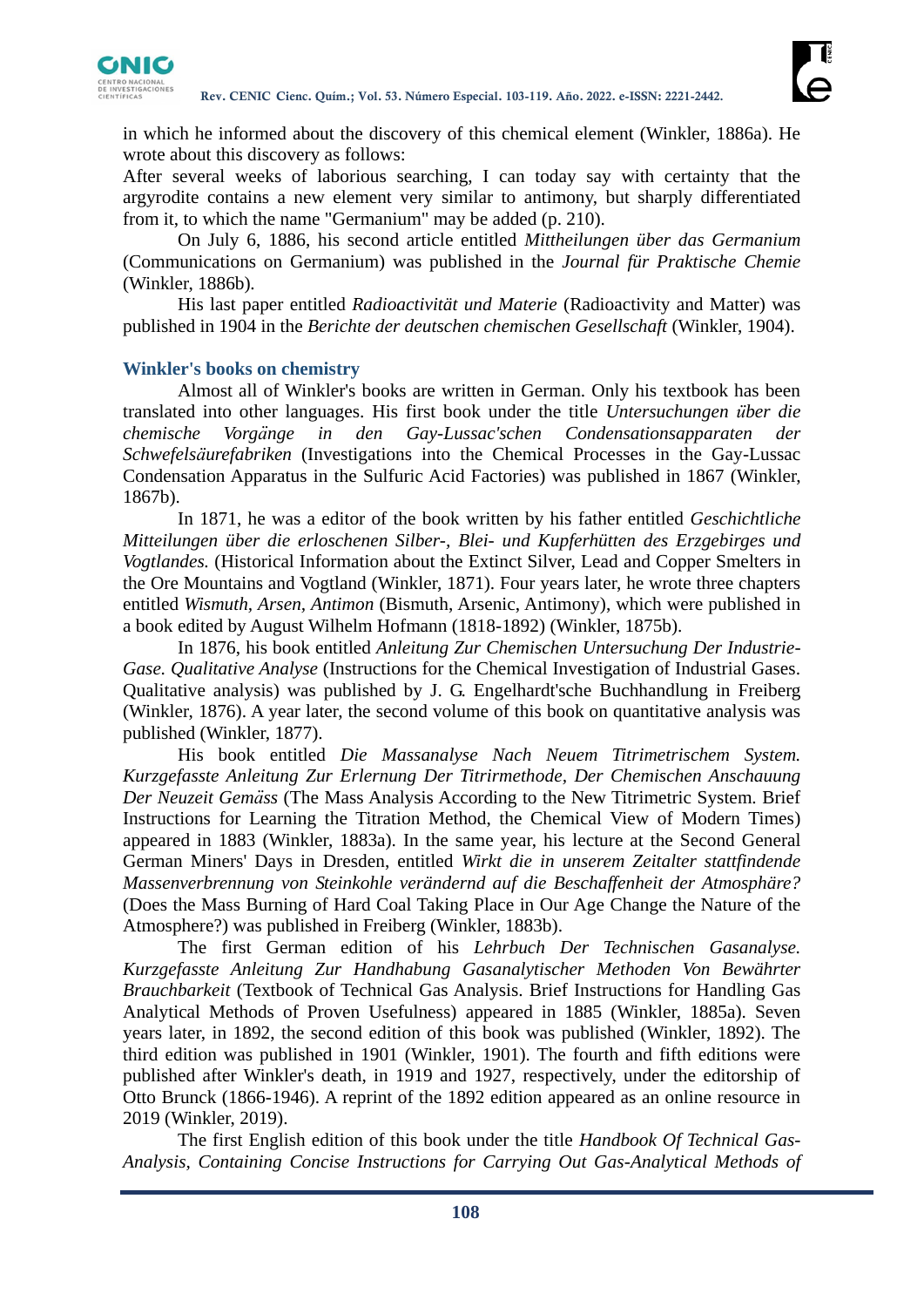

*Proved Utility* was published in 1885 in London. The translator was George Lunge (Winkler, 1885b). In the translator's preface he wrote:

EVERY one who has to make gas-analyses for technical purposes is aware that Professor CLEMENS WINKLER is the founder of technical gas-analysis as a distinct branch of analytical Chemistry. A few such processes were, of course, previously known and practised; but Winkler was the first to draw attention to the importance of this subject, to invent suitable apparatus, and to elaborate a complete system of qualitative and quantitative technical gas-analysis…, containing a vast number of new observations and methods, along with a very complete description of the work already done in the same direction by others (p.iii).

The second English edition of this book under the title *Handbook Of Technical Gas-Analysis* appeared in 1902 in London (Winkler, 1902).

The French (1886) edition of this textbook was published in Paris. The translator was Charles Blas (1839-1919), professor at the University of Louvain (Winkler, 1886c).

The first edition of his book entitled *Praktische Uebungen in der Maassanalyse. Anleitung zur Erlernung der Titrirmethode* (Practical Exercises in Dimensional Analysis. Instructions for Learning the Titration Method) was published in 1888 (Winkler, 1888). The second edition of this book appeared 10 years later (Winkler, 1898) and the third was published in 1902. The fourth and fifth editions were published in 1910 and 1920, respectively, under the editorship of O. Brunck.

In 1900, his lecture at the General Miners' Day in Teplitz (1899), entitled *Wann endet das Zeitalter der Verbrennung?* (When does the Era of Burning End?) was published in Freiberg (Winkler, 1900).

#### **Winkler's correspondence with some great chemists**

The Russian-German chemist Victor von Richter (1841-1891) (Sztejnberg, 2020) became the first Russian correspondent-chemist of the German Chemical Society (Kaji, 2003, p. 204). In the years 1869-1872 he sent twelve reports to the journal of this Society *Berichte der deutschen chemischen Gesellschaft* about activities of the Russian Chemical Society.

Richter's correspondence from two meetings of the Russian Chemical Society, held on November 5 (17) and December 3(15), 1870, brought the full version of the Mendeleev Periodic Table (Richter, 1870, p. 992). Richter reported there that Mendeleev had to change the atomic weights of uranium, thorium, cerium and indium in building his table. He also wrote that, following the logic of his Periodic Table, Mendeleev predicted the existence of yet unknown elements: *ekabor* (Eb), *ekaalumini* (El) and *ekasilitsii* (Es). He cited Mendeleev's predictions about the physicochemical properties of these elements: their atomic weights, specific densities, atomic volumes, and the characteristics of their chlorides and oxides. At the end of his correspondence, Richter (1870) wrote:

*Interessante Prognosen, wenn es gelänge eines dieser Element wirklich zu entdecken! Der Weg dazu wäre durch die a priori vermutheten Eigenschaften angezeigt*" (Interesting prognoses, if one of these elements could really be discovered! The way to do this would be indicated by the properties assumed a priori) (p. 991).

On August 27, 1875, French chemist Paul Emile Lecoq de Boisbaudran (1838- 1912) discovered predicated by Mendeleev *ekaalumini* and named it gallium (Lecoq de Boisbaudran, 1875, pp. 493-495).

Mendeleev's prognosis concerning an existence of *ekabor* also became the truth (Mendeleev, 1958, pp. 90-91). This element was discovered by Swedish chemist Lars Frederic Nilson (1840-1899) in 1879 and named scandium (Nilson, 1879, pp. 645-648).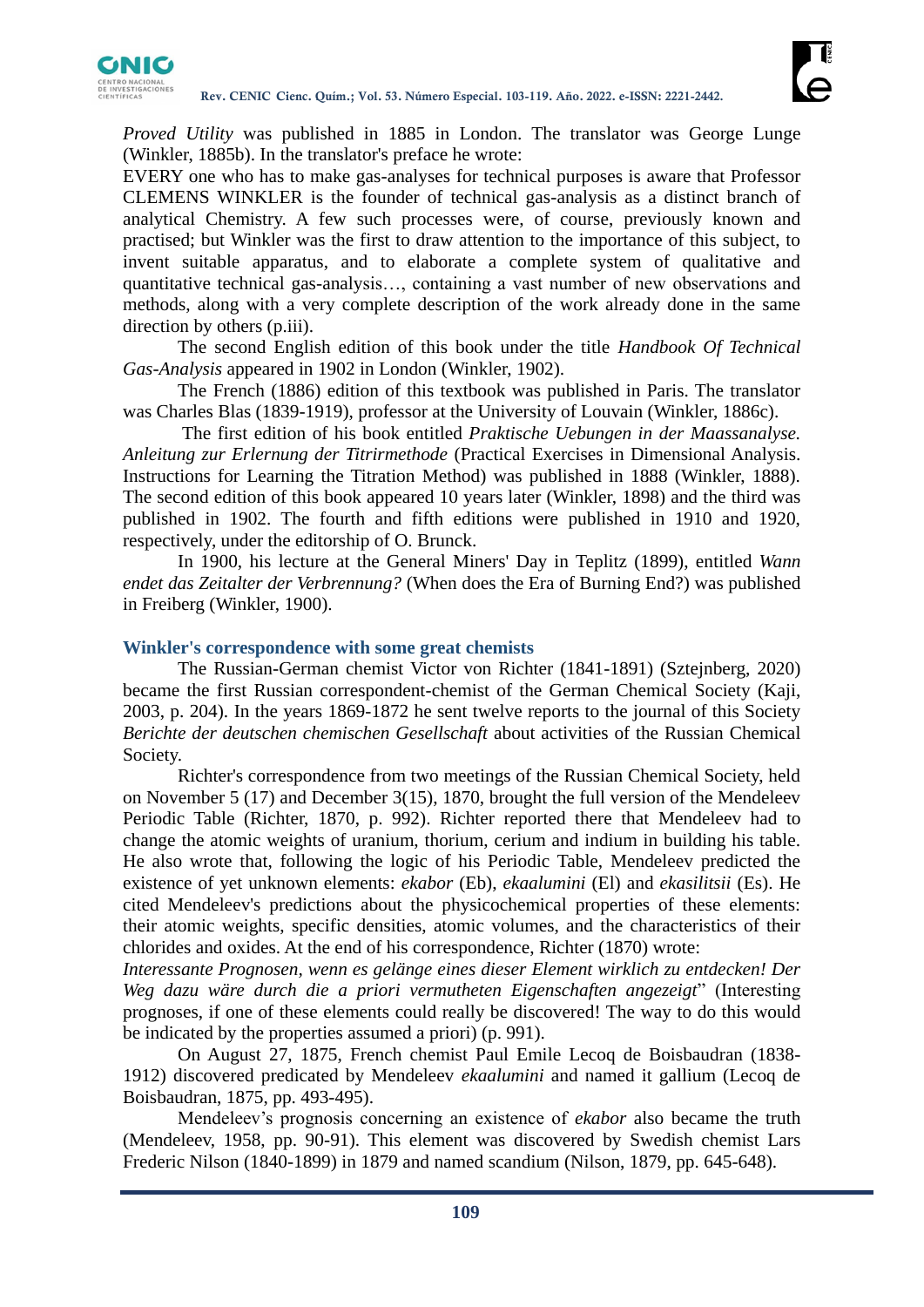

Discovery of germanium by Winkler decisively confirmed correctness of the Periodic Table of the Elements defined by Mendeleev (Brush, 1996, p. 605; Haustein, 2011, pp. 140-144; Smith, 1949, p. 256; Winkler, 1886, pp. 210-211). In a lecture (Winkler, 1897a, p. 242; Winkler, 1897b, pp. 15-16) held by him on January 11, 1897, in the German Chemical Society at Berlin ), he said:

This discovery [germanium] was not due to the concurrence of favorable circumstances or to a happy accident; it resulted from researches undertaken because of theoretical previsions, and the agreement between the predicted and real properties was such that Mendelejeff considers the discovery of germanium the principal justification of the law ot periodicity. … The success of the bold speculations of Mendelejeff allows us to affirm that the elaboration of the periodic system is a great forward step for science. In the course of only fifteen years all the predictions of the Russian chemist have been confirmed, new elements have been placed in the gaps which he left in his table, and there is reason to hope that it will be the same for those which still remain in the natural system (p. 242).

Richter, in a letter to Winkler dated February 25, 1886, published in Russian by the German chemist Anton Lissner (1885-1970), Professor of Inorganic Chemistry at the *Bergakademie Freiberg* (1945-1955) (Lissner, 1957, p. 51) as well as by the Russian chemist and historian of chemistry Yuri Ivanovich Solov'ev (1983, p. 270), informed him: *что германий, название которого Вы должны сохранить как фактический его отец есть предсказанный Менделеевым элемент экасилиций, Es = 73, наинизший гомолог олова, стоящий в первом большом периоде между Ga (69,8) и As (79,9) … Экасилиций элемент, которого мы ждем с величайшим напряжением, и во всяком случае ближайшее исследование германия явится самым определенным experimentum crucis для периодической системы* (that Germany, the name of which you must keep as its actual father is the predictions of Mendeleev, the element ekasilici,  $Es =$ 73, lowest tin homologue, standing in the first large period between Ga (69,8) and As (79,9) … The Ekasilici element we are waiting for with the greatest strain, and in any case, the next study of germanium will be the most definite experimentum crucis for the periodic system).

At the Museum of D. I. Mendeleev in St. Petersburg stores several of Winkler's letters to Mendeleev. Two of them were published by the Russian chemist and historian of chemistry Aleksandr Aleksandrovich Makarenya (1930-2015) in 1966 in the Russian journal *Khimiya i zhizn'* (Makarenya, 1966, pp. 55-56). Winkler wrote to Mendeleev in a letter dated February 26, 1886:

*Милостивый государь! Позвольте мне препроводить Вам при сем отдельный оттиск сообщеня, согласно которому я обнаружил в найденном здешнем серебряном минерале новый элемент германий. Первоначально я был того мнения, что это элемент заполняет имеющийся в столь чрезвычайно остроумно составленной Вами периодической системе пробел между сурьмой и висмутом, т. е. что он, следовательно, представляет Вашу экасурьму; oднако все указывает на то, что здесь мы имеем дело c предсказанным Вами экакремнием. Я надеюсь вскоре иметь возможность сообщить Вам подробности относительно нового чрезвычайно интересного тела; сегодня я ограничусь тем, что уведомлю Вас об этом новом торжестве Вашего гениального исследования и засвидетельствую Вам свое высочайшее почтение*. *Клеменс Винклер 26 февраля 1886 г.* (Your Majesty! Allow me to transmit to you in this separate reprint of a report according to which I have discovered a new element, germanium, in a silver mineral found here. Initially, I was of the opinion that this element is filled with the gap between antimony and bismuth in a very ingeniously compiled by you periodic table, that is, that it, therefore, represents your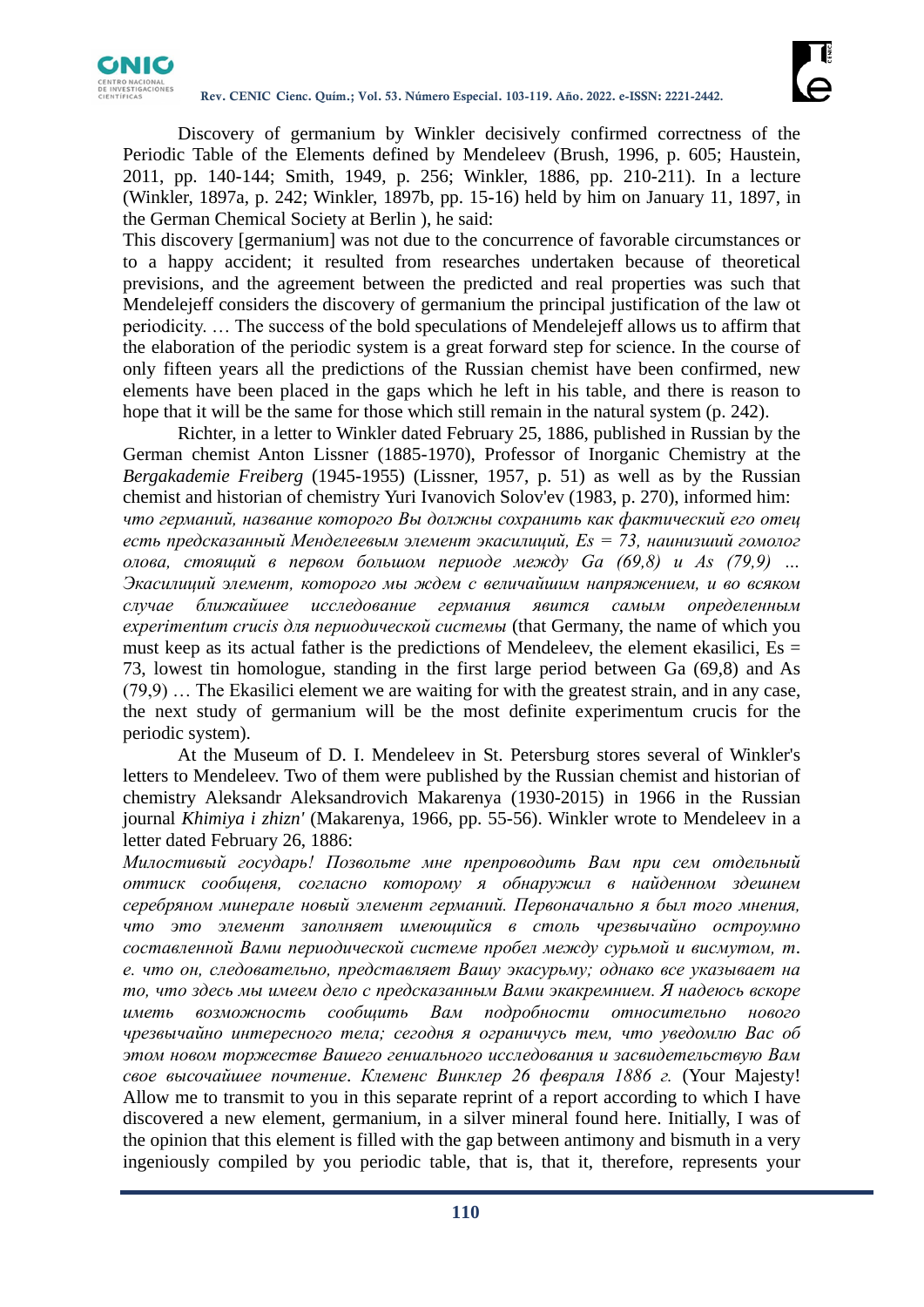

ekaantimony; however, everything points to the fact that here we are dealing with the ekasilitsii predicted by you. I hope soon to be able to give you details on a new extremely interesting body; today I will confine myself to informing you of this new triumph of your ingenious research and to pay you my highest respect. Clemens Winkler February 26, 1886) (p. 55).

On March 7, 1886, Mendeleev announced that he had received this letter at a Meeting of the Chemical Department of the Russian Physicochemical Society and in the April issue of the journal of this Society, Winkler's article entitled *Germanium, a new metalloid* was published (Makarenya, 1966, p. 55).

On March 1, 1886, Mendeleev sent a congratulatory telegram to Winkler. The Russian chemist and historian of chemistry Nikolay Aleksandrovich Figurovskiy (1983) wrote about their correspondence as follows:

*Как явcтвует из дальнейшей переписки между Винклером и Менделеевым, в часности из письма от 5 марта 1886 г. и от 1 июня 1887 г. …, Винклер очень беспокоился, согласился ли Менделеев с предложенным названием элемента «германий» и не будет ли настаивать на своем названии «экасилиций». Винклер писал в своих письмах, среди прочего: ... Ваша любезная, очень обрадовавшая меня телеграмма, за которую приношу Вам свою нижайшую благодарноcть... я забыл Вам сказать, что предложение о том, что это (новый элемент ...) есть предсказанный Вами экасилиций, высказано не мною, а В. фон Рихтером в Бреславле, и он об этом сообщает в Berichte der Deutschen chemischen Gesselschaft. В письме ко мне почти одновременно с ним это же предложение высказал и Лотар Мейер в Тюбингене* (As is evident from further correspondence between Winkler and Mendeleev, in particular from a letter dated March 5, 1886 and June 1, 1887..., Winkler was very worried if Mendeleev agreed with the proposed name for the element "germanium", and whether he will not insist on its name "ekasilitsii". Winkler wrote in his letters, among other things: ... Your kind telegram, which made me very happy, for which I bring you my lowest gratitude ...I forgot to tell you that the sentence that this (new element ...) is predicted by you ekasilitsii, expressed not by me, but V. von Richter in Breslau, and he reports this in Berichte der Deutschen chemischen Gesselschaft. In a letter to me, almost simultaneously with him, the same sentence was also expressed by [the German chemist] Lothar Meyer [1830-1895] in Tübingen) (pp. 127-128).

Mendeleev accepted the name of germanium for the element discoverd by Winkler. He informed him about it in a letter sent on April 21, 1886. Here is an excerpt (Makarenya, 1966) from Winkler's reply:

*Милостивый государь! Вы, по всей вероятности, не представляете себе ту исключительную радость, которую Вы мне доставили Вашим любезным благожелательным письмом от 21 апреля. Содержание его и то, что Вы согласны с наименованием германия, очень меня успокоило, так как меня бы угнетало Ваше несогласие с выбором названия ...* (Your Majesty! You, in all likelihood, do not imagine the exceptional joy that you brought me with your kind, benevolent letter of April 21st. Its content and the fact that you agree with the name germanium reassured me very much, since I would be depressed by your disagreement with the choice of the name …) (p. 56).

Mendeleev and V. v. Richter's letters to Winkler in German dated February 14/26 and February 25, 1866, respectively, were presented by Hanns C. A. Winkler in one of the chapters in the book entitled *Clemens Winkler*. *Gedenkschrift zur 50. Wiederkehr seines Todestages* (Winkler, 1954, pp. 38-39).

# **CONCLUSION**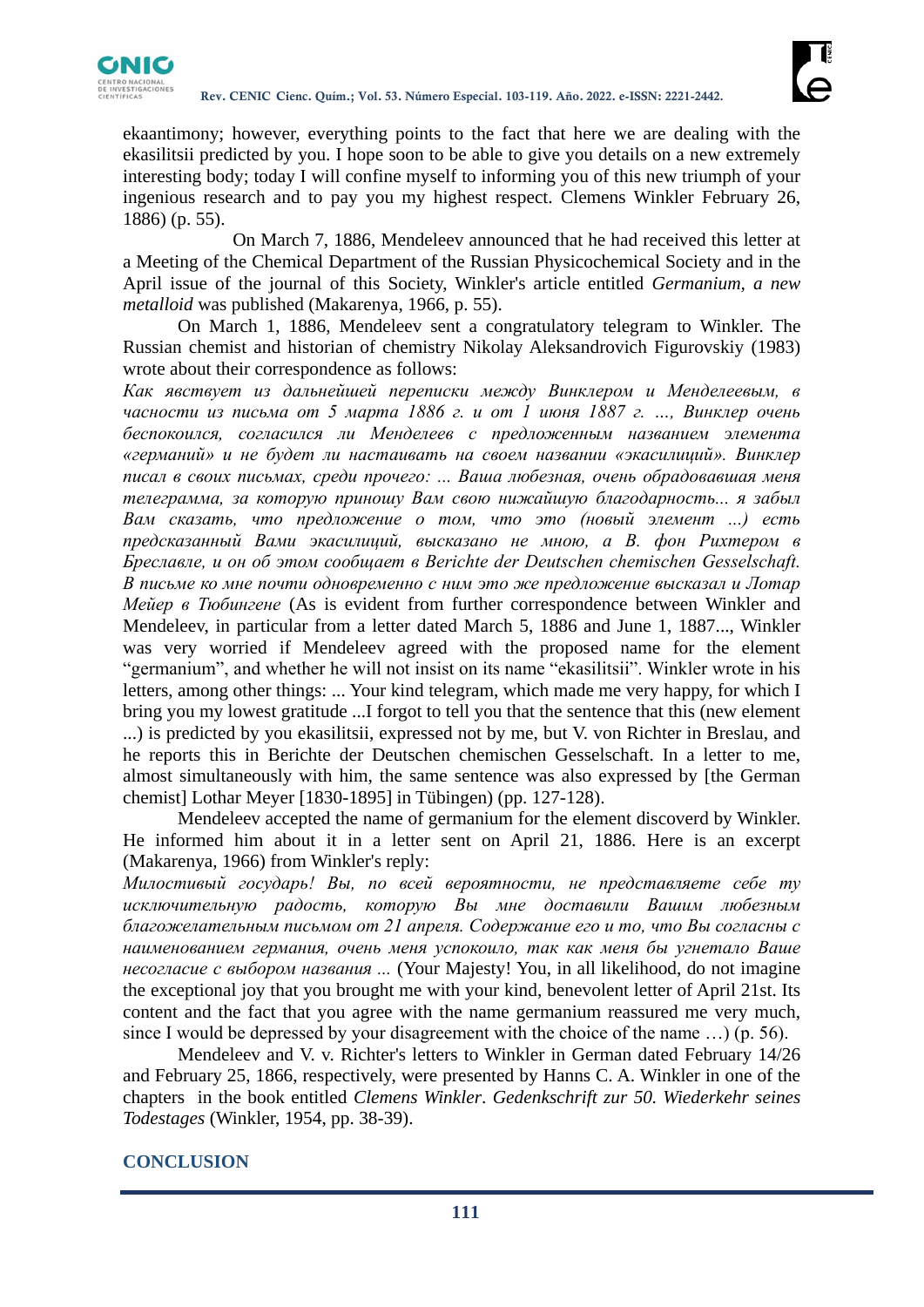

Clemens Winkler (1838-1904) was one of the prominent chemists of the second half of the XIX century. He received many scientific honours. Among them are a membership of the Academies of Sciences and Scientific Societies, as well as distinctions and decorations.

On December 9, 1878, he became member of the *Kaiserlich Königlich Leopoldinisch-Carolingischen deutschen Akademie der Naturforscher* (Imperial Royal Leopoldine-Carolingian German Academy of Natural Scientists) in Halle. One year later, he was elected a corresponding member of the Imperial Geological Institute in Vienna. He became a member of the Physical Association in Frankfurt a. Main (1887), the Society of Science in Leipzig (1890), the Swedish Society of Sciences in Stockholm (1892), the Dutch Society of Sciences in Harlem (1897).

In 1897, he became an honorary member of the Association of German Chemists. In 1900, he was elected a corresponding member of the Royal Prussian Academy of Sciences (Papperitz, 1904, p. 10).

He was the owner of the *Komturkreuzes I. Klasse des Königlisch Sächsischer Albrechts-ordens* (Kingly Saxon Albrecht-Order) and the Knight's Cross of the Merit I. Class (Papperitz, 1904, p. 10).

On January 20, 1896, the *Verein zur Beförderung des Gewerbefleißes* (Association for the Promotion of Industry) in Berlin conferred on him the golden Delbrück Medal "for merits, for development technical analysis of gases" (Anonymous, 1904, p. 900; Papperitz, 1904, p. 10; Prokop, 1954, p. 94).

Winkler's books appeared mainly in Germany. Only his textbook on technical gas analysis has been published in Great Britain and France. Some authors also wrote about his life and work. For instance, Erwin Papperitz wrote a 12-page article about him in 1904 (Papperitz, 1904). One year later, Winkler's obituary was written by Theodor Döring and published in the *Zeitschrift für angewandte Chemie* (Döring, 1905). In 1906, Otto Brunck wrote his obituary, which was published in the *Berichte der deutschen chemischen Gesellschaft* (Brunck, 1906). An article by Bernhard Sorms about him was published in 1990 in the *History and Technology* (Sorms, 1990). On the 100th anniversary of his death, two articles by Klaus Volke were published (Volke, 2004a; Volke, 2004b). Mike Haustein's 104-page biographical book about Winkler was published in 2004 in Frankfurt am Main (Haustein, 2004). Reviews of this book have been written by Walter Jansen (2005) and Klaus Möckel (2005). In 2012, Reiner Salzer wrote an article entitled *Der Jungchemiker Clemens Winkler und das Blaufarbenwerk Niederpfannenstiel* (The young chemist Clemens Winkler and the Blue Color Works in Niederpfannenstiel) (Salzer, 2012). In 2014, R. Klaus Müller wrote briefly about his life and work in one of the chapters of the book entitled *Important Figures of Analytical Chemistry* (Müller, 2014, pp. 70-71). Several authors have written articles about Winkler and the Germanium he discovered (Haustein, 2011a; Haustein, 2011b; Marshall & Marshall, 2001; Schwedt, 2009; Weinert, 2020).

After Winkler, not only his papers, books and letters survived. In addition, several of his portraits and photos were produced. His portraits can also be found in the book by H. M. Smith (1949, p. 256) and in the book entitled *Discovery of the Elements* by the American chemist and historian of chemistry Mary Elvira Weeks (1892-1975) (Weeks, 1956, p. 683). One of his photograph is from the Edgar Fahs Smith Chemistry Collection ("Winkler, Clemens (1838", n.d.). The photo of Winkler and Mendeleev (Figure 3) taken in March 1900 in Berlin can be found in the articles by Jansen (2005, p. 43), Makarenya (1966, p. 55) and Marshall & Marshall, 2008, p. 21). According to another source, the photo was taken six years earlier, during Mendeleev's stay in Freiberg in May 1894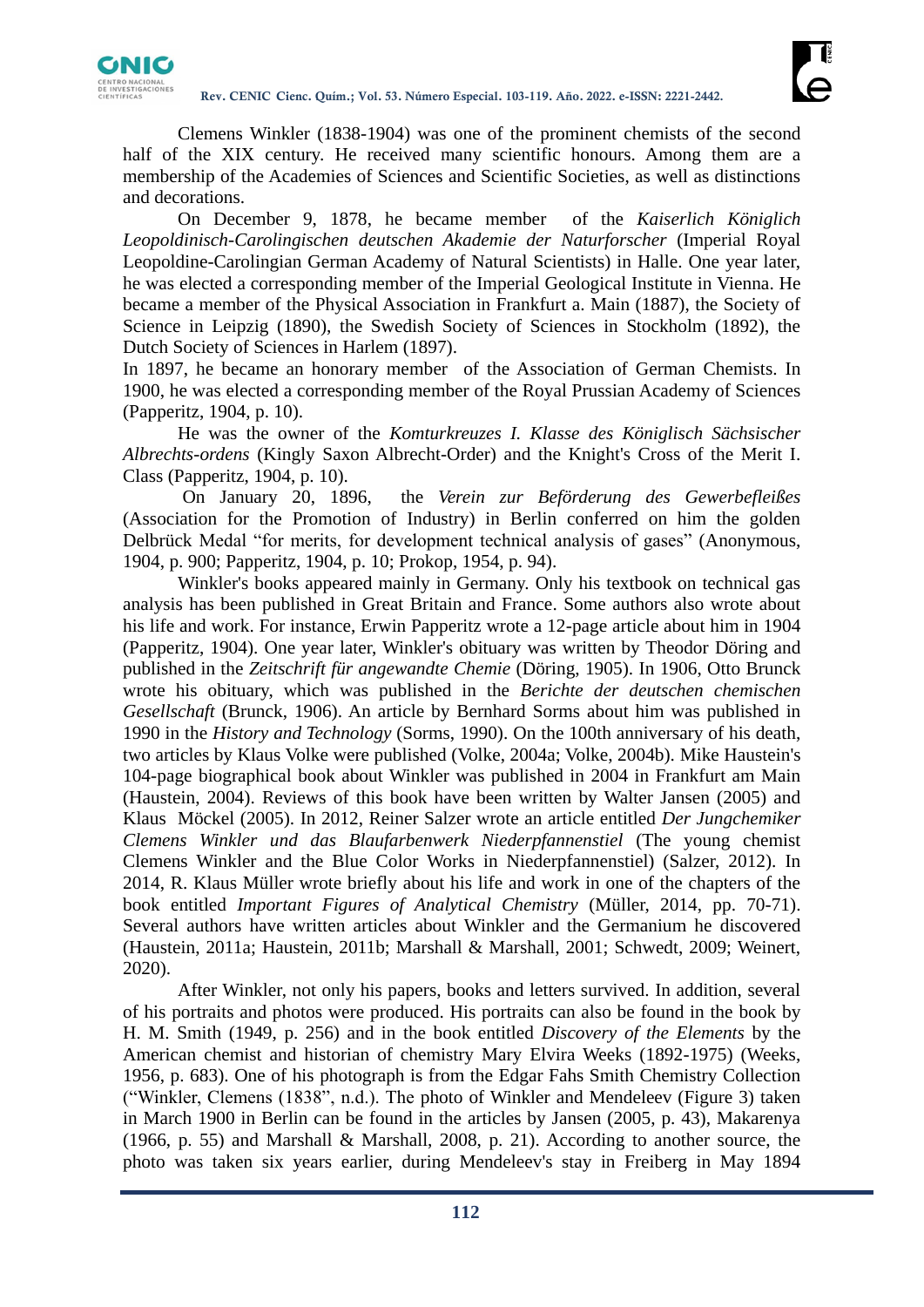

(Winkler, 1954, p. 43).



*Fig. 3. Dmitri Ivanovich Mendeleev and Clemens Winkler (left, and right respectively) ("Clemens Winkler zusammen", 1900)*

A Monument in honor of Winkler was erected in Freiberg, the town where he was born ("Clemens-Winkler-Denkmal", 2013). In addition, an image of a commemorative plaque made in his honor can also be found in the literature. It was funded by the *Gesellschaft Deutscher Chemiker* (Society of German Chemists) and unveiled at the Old Chemical Institute of the *Technischen Universität Bergakademie* (Technical University Bergakademie) in Freiberg, on October 20, 2004, on the occasion of the 100th Anniversary of his death ("Historische Stätte der", 2021). It has the following inscription:

HISTORICAL SITES / OF CHEMISTRY / IN THIS BUILDING LIVED, / RESEARCHED AND TAUGHT / CLEMENS ALEXANDER WINKLER / (1838-1904) / PROFESSOR AT THE ROYAL. - SAXON. / BERGAKADEMIE FROM 1873-1902 / CLEMENS WINKLER CARRIED OUT / PIONEERING WORK IN THE FIELDS OF / INORGANIC, ANALYSTS AND / TECHNICAL CHEMISTRY. THE FLUE GAS DESULPHURISATION PROCESS HE DEVELOPED MADE HIM / A PIONEER IN MODERN ENVIRONMENTAL PROTECTION TECHNOLOGIES. ON FEBRUARY 6TH 1886 HE DISCOVERED / THE GERMANIUM HERE, WHEREBY THE / PROOF OF THE CORRECTNESS OF THE PERIODIC / TABLE OF THE ELEMENTS HAS BEEN ESTABLISHED. / THE RUSSIAN SCHOLAR DMITRI / MENDELEEV WAS A GUEST IN THIS HOUSE IN 1894. /UNVEILED ON OCTOBER 20, 2004 / IN THE 100TH YEAR OF CLEMENS WINKLER DEATH / GDCh SOCIETY OF GERMAN CHEMISTS ("Clemens Winkler, Gedenktafel", 2008).

The name of this eminent German chemist is loudly heard among chemists in Germany. There is one award associated with his name. The *Clemens-Winkler Medal* is awarded by the Division of Analytical Chemistry of the German Chemical Society every two years. The award is accompanied by a certificate and a gold medal. The German analytical chemists receive this award for their "committed to the scientific development and the promotion and recognition of analytical chemistry deserved" ("Clemens-Winkler Medal", 2021).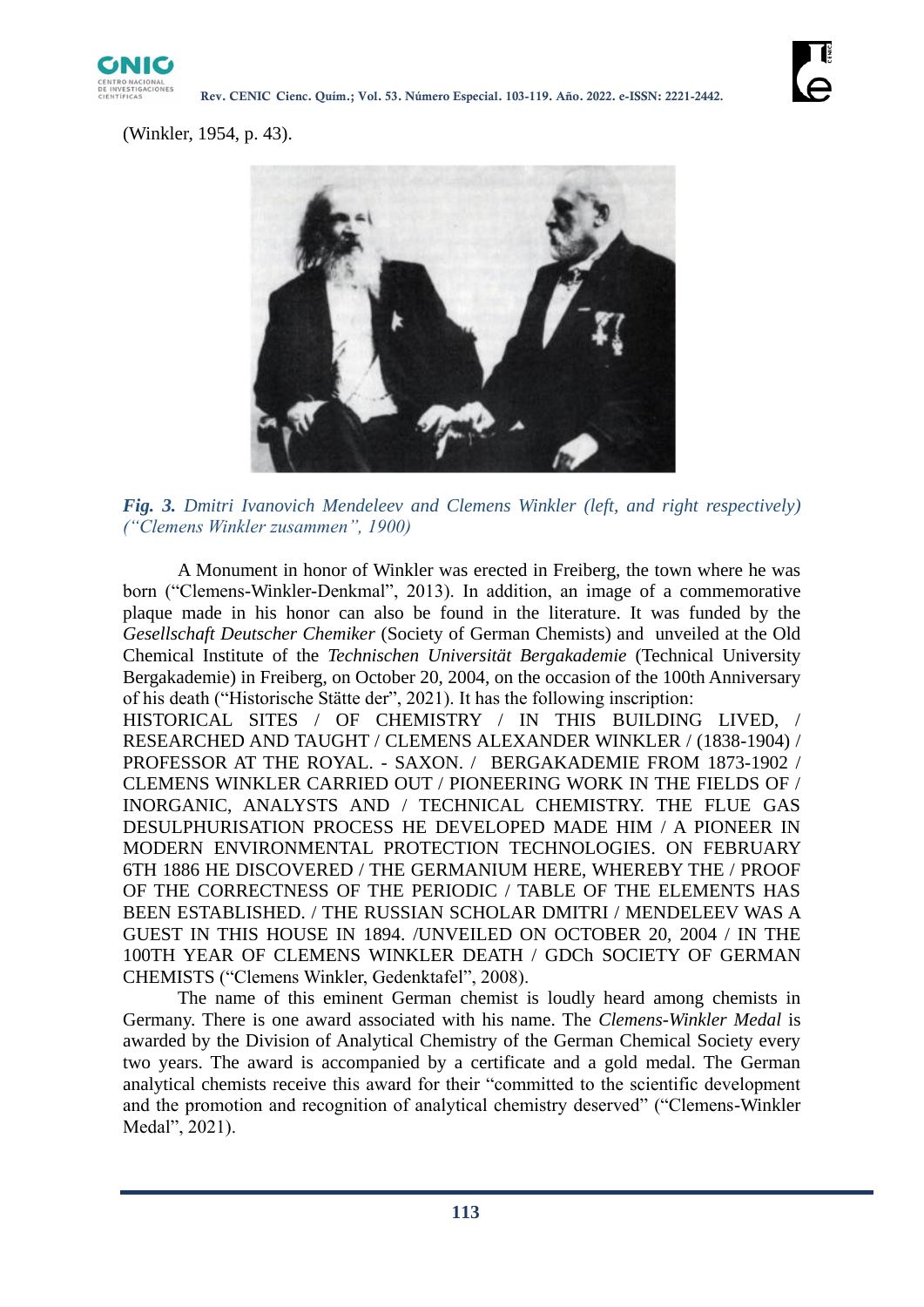

### **BIBLIOGRAPHIC REFERENCES**

*200th Anniversary of Berlin Academy*. (1900). Public Domain. Retrieved from [https://commons.wikimedia.org/wiki/Category:Portrait\\_photographs\\_of\\_Dmitri\\_Mendelee](https://commons.wikimedia.org/wiki/Category:Portrait_photographs_of_Dmitri_Mendeleev#/media/File:200_y_Anniversary_of_Berlin_Academy_1900.jpg) [v#/media/File:200\\_y\\_Anniversary\\_of\\_Berlin\\_Academy\\_1900.jpg](https://commons.wikimedia.org/wiki/Category:Portrait_photographs_of_Dmitri_Mendeleev#/media/File:200_y_Anniversary_of_Berlin_Academy_1900.jpg)

Anonymous (1904). Klemens Winkler. *Chemik Polski*, *4*(45), 900. (in Polish). Retrieved from<http://cybra.lodz.pl/Content/531>

Baeyer, A. von., Villiger, V., Hottenroth, V., & Hallensleben, R. (1905)*. Adolf von Baeyer's Gesammelte Werke* (Adolf von Baeyer's Collected Works). Erster Band. Braunschweig: Druck und Verlag von Friedrich Vieweg und Sohn. (in German). Retrieved from<https://archive.org/details/adolfvonbaeyersg01baey>

Boeck, G., & Zott, R. (2007). Dmitrij Ivanovič Mendeleev (1834–1907): Zum 100. Todestag. *Chemie in unserer Zeit*, *41*(1), 12-20.<http://doi.org/10.1002/ciuz.200700406>

Brunck, O. (1906). Clemens Winkler. *Berichte der deutschen chemischen Gesellschaft, 39*(4), 4491-4548. <https://doi.org/10.1002/cber.190603904164>

Brush, S. G. (1996). The Reception of Mendeleev's Periodic Law in America and Britain. *Isis*, *87*(4), 594-628.<http://dx.doi.org/10.1086/357649>

*Clemens Winkler als Professor in Freiberg.* (1875). Public Domain. Retrieved from [https://fr.wikipedia.org/wiki/M%C3%A9daille\\_Clemens-](https://fr.wikipedia.org/wiki/Médaille_Clemens-Winkler#/media/Fichier:Winkler_1875.png)

[Winkler#/media/Fichier:Winkler\\_1875.png](https://fr.wikipedia.org/wiki/Médaille_Clemens-Winkler#/media/Fichier:Winkler_1875.png)

*Clemens Winkler, Gedenktafel in Freiberg.* (2008). Retrieved from <https://commons.wikimedia.org/wiki/File:Clemenswinklerplaque.jpg>

*Clemens Winkler zusammen mit Dimitri Mendelejew während eines Besuchs in Berlin am 19.03.1900*. (1900). Public Domain. Retrieved from [https://commons.wikimedia.org/wiki/File:Winkler\\_mendelejew.png](https://commons.wikimedia.org/wiki/File:Winkler_mendelejew.png)

*Clemens-Winkler-Denkmal, Wallstraße, Freiberg*. (2013). Retrieved from

[https://commons.wikimedia.org/wiki/File:Clemens-Winkler-Denkmal\\_Freiberg.JPG](https://commons.wikimedia.org/wiki/File:Clemens-Winkler-Denkmal_Freiberg.JPG)

*Clemens-Winkler Medal from the GDCh Division of Analytical Chemistry*. (2021). Retrieved from

[https://en.gdch.de/network-structures/divisions/analytische-chemie/awards](https://en.gdch.de/network-structures/divisions/analytische-chemie/awards-honors/clemens-winkler-medal.html)[honors/clemens-winkler-medal.html](https://en.gdch.de/network-structures/divisions/analytische-chemie/awards-honors/clemens-winkler-medal.html)

Donnan, F. G. (1948). Ernst Julius Cohen. 1869-1944. *Obituary Notices of Fellows of the Royal Society, 5*(16), 666-687. Retrieved from<http://www.jstor.org/stable/768764>

Döring, Th. (1905). Zur Erinnerung an Clemens Winkler. *Zeitschrift für angewandte Chemie*, *18*(1), 1-7.<http://doi.org/10.1002/ange.19050180102>

Figurovskiy, N. A. (1983). *Dmitrii Ivanovich Mendeleev*, *1834-1907*. (2-ie izd.) (D. I. Mendeleev, 1834-1907), 2nd ed. Moskva: Nauka, pp. 127-128 (in Russian).

Gruszkiewicz, J. (1904). Teorya i praktyka otrzymywania kw. siarkowego na drodze kontaktowej (Theory and Practice of Obtaining Sulfuric Acid by the Contact Method). *Chemik Polski*, *4*(44), 861-870 (in Polish). Retrieved from [http://cybra.p.lodz.pl/Content/529/ChePol\\_r.4\\_nr44.pdf.](http://cybra.p.lodz.pl/Content/529/ChePol_r.4_nr44.pdf)

Harrow, B. (1920). *Eminent Chemists of Our Time.* New York: D. Van Nostrand Company. The external service extended from the extended from  $\mathbb{R}$  etnieved from  $\mathbb{R}$ 

<https://archive.org/details/eminentchemistso00harruoft/page/n7/mode/2up>

Haustein, M. (2017). Das Kontaktverfahren: Eine Innovation aus dem sächsischen Hüttenwesen.

*Mittelungen, Gesellschaft Deutscher Chemiker / Fachgruppe Geschichte der Chemie. (Frankfurt/Main)*, *25*, 164-189. Retrieved from [https://www.gdch.de/fileadmin/downloads/Netzwerk\\_und\\_Strukturen/Fachgruppen/Geschi](https://www.gdch.de/fileadmin/downloads/Netzwerk_und_Strukturen/Fachgruppen/Geschichte_der_Chemie/Mitteilungen_Band_25/2017-25-08_neu.pdf) chte der Chemie/Mitteilungen Band 25/2017-25-08 neu.pdf.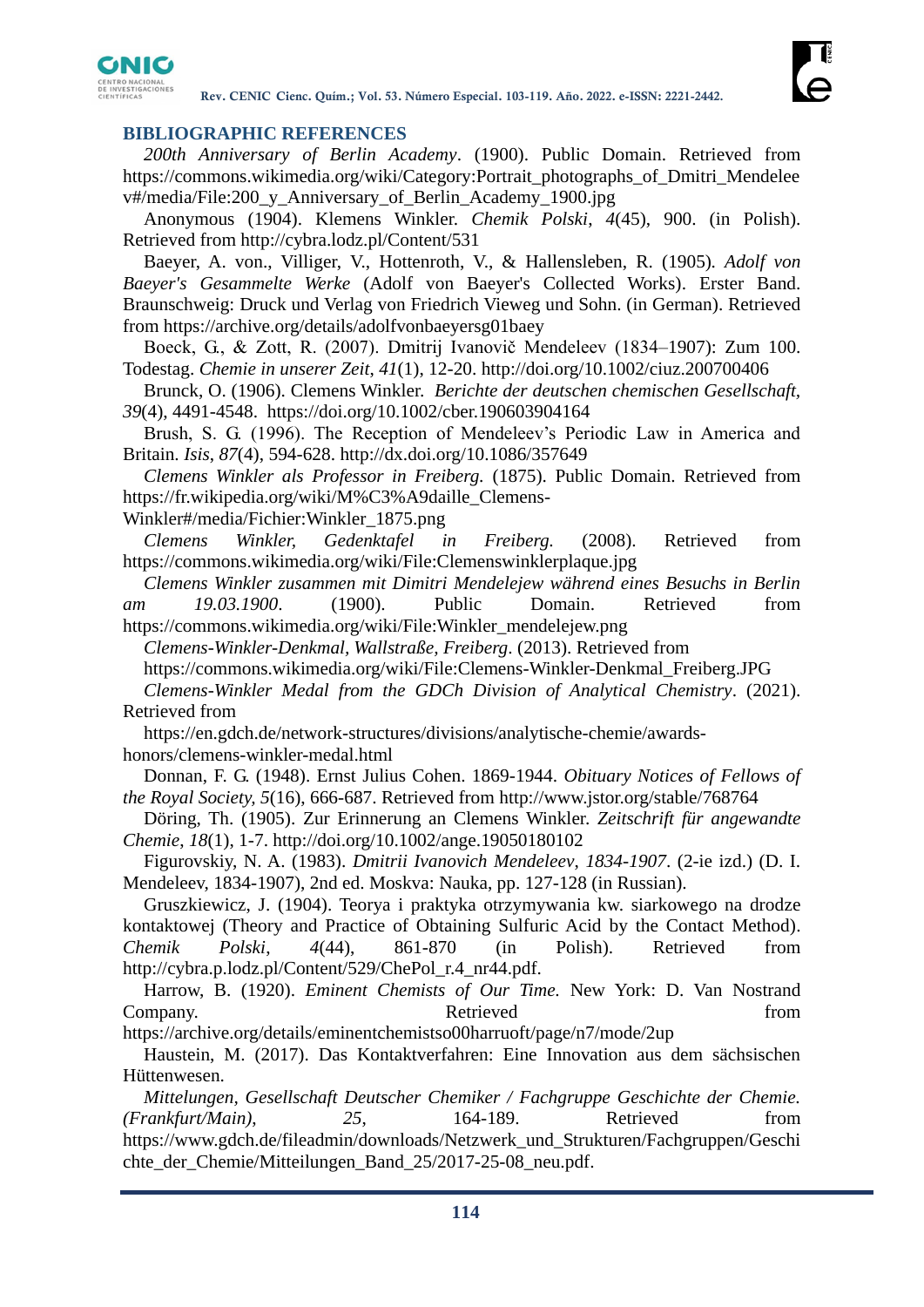

Haustein, M. (2011a). Germanium. Experimentum crucis für eine kühne Theorie, *ACAMONTA – Zeitschrift für Freunde und Förderer der TU Bergakademie Freiberg*, *18*, 140-144. Retrieved from [http://tu-freiberg.de/sites/default/files/media/freunde-und](http://tu-freiberg.de/sites/default/files/media/freunde-und-foerderer-6089/pdf/zsfreunde2011_Seiten_105bis167.pdf)[foerderer-6089/pdf/zsfreunde2011\\_Seiten\\_105bis167.pdf](http://tu-freiberg.de/sites/default/files/media/freunde-und-foerderer-6089/pdf/zsfreunde2011_Seiten_105bis167.pdf)

Haustein, M. (2011b). Germanium. Die Lücke im Periodensystem. *Chemie in unserer Zeit, 45*(6), 398-405.<https://doi.org/10.1002/ciuz.201100549>

Haustein, M. (2004). *Clemens Winkler. Chemie war sein Leben*. 1. Auflage. Frankfurt am Main: Harri Deutsch.

*Historische Stätte der Chemie. Wirkungsstätte von Clemens Winkler in Freiberg*. (2021). Retrieved from<https://www.gdch.de/gdch/historische-staetten-der-chemie.html>

Jansen, W. (2005). Buchbesprechung: Clemens Winkler — Chemie war sein Leben von Mike Haustein. *Chemkon, 12*(1), 43-44. <https://doi.org/10.1002/ckon.200590005>

Kaji, M. (2003). Mendeleev's Discovery of the Periodic Law: The Origin and the Reception. *Foundation of Chemistry*, *5*, 189-214. <https://doi.org/10.1023/A:1025673206850>

Kauffman, G. B. (1992). Sophus Mads Jørgensen. A Danish Platinum Metals Pioneer. *Platinum Metals Review, 36*(4), 217-223.

Retrieved from<https://www.technology.matthey.com/article/36/4/217-223/>

Kauffman, G. B., & Molayem, E. (1990). Alfonso Cossa (1833–1902), a Self-Taught Italian Chemist. *Ambix, 37*(1), 20-34.<http://doi.org/10.1179/amb.1990.37.1.20>

Kauffman, G. B., & NiiNistö, L. (1998). Evard Immanuel Hjelt (1855–1921): Finnish Chemist and Historian of Chemistry. *The Chemical Educator*, *3*, 1-16*.*  <https://doi.org/10.1007/s00897980208a>

Lecoq de Boisbaudran. (1875). Caractères chimiques et spectroscopiques d'un nouveau métal, le Gallium, découvert dans une blende de la mine de Pierrefitte, vallée d'Argelès (Pyrénées). *Comptes Rendus Hebdomadaires des Séances de L'Academie des Sciences*, *81*, 493-495. Retrieved from<https://gallica.bnf.fr/ark:/12148/bpt6k3038w/f490.item>

Lissner, A. (1957). *Svyazi D. I. Mendeleyeva s Gornoy akademiyey vo Freyberge* (D. I. Mendeleev's Connections with the Mining Academy in Freiberg). *Voprosy Istorii Yestestvoznaniya i Tekhniki*, 5, 50-55. (in Russian). Retrieved from <http://annales.info/sbo/contens/viet.htm#005>

Lissner, A. (1954). Clemens Winkler, Der Bedeutente Chemiker. In H. C. A. Winkler, A. Lissner, A. Lance, & R. Prokop, *Clemens Winkler. Gedenkschrift zur 50. Wiederkehr seines Todestages* (pp. 51-68). Berlin: Akademie-Verlag. Retrieved from

[https://sachsen.digital/werkansicht/28667/9/0?cHash=859d3f7a2f3fb4a72855ee395386](https://sachsen.digital/werkansicht/28667/9/0?cHash=859d3f7a2f3fb4a72855ee395386c598) [c598](https://sachsen.digital/werkansicht/28667/9/0?cHash=859d3f7a2f3fb4a72855ee395386c598)

Makarenya. A. (1966). *Iz perepiski D. I. Mendeleyeva i K. A. Vinklera* (From the Correspondence Between D. I. Mendeleev and K. A. Winkler). *Khimiya i zhizn'*, *7*, 55-56. Retrieved from the state of the state of the state of the state of the state of the state of the state of the state of the state of the state of the state of the state of the state of the state of the state of the state of

[http://publ.lib.ru/ARCHIVES/H/%27%27Himiya\\_i\\_jizn%27%27%27/\\_''Himiya\\_i\\_jizn'''\\_](http://publ.lib.ru/ARCHIVES/H/%27%27Himiya_i_jizn%27%27%27/_) [1966\\_.html](http://publ.lib.ru/ARCHIVES/H/%27%27Himiya_i_jizn%27%27%27/_)

Marshall, J. L., & Marshall, V. R. (2001). Rediscovery of the Elements. Germanium: Freiberg, Germany. *The Hexagon, Summer.* 20-22*.* Retrieved from [https://digital.library.unt.edu/ark:/67531/metadc111177/m2/1/high\\_res\\_d/metadc111177.p](https://digital.library.unt.edu/ark:/67531/metadc111177/m2/1/high_res_d/metadc111177.pdf) [df.](https://digital.library.unt.edu/ark:/67531/metadc111177/m2/1/high_res_d/metadc111177.pdf)

McCay, L. W. (1930). My Student Days in Germany. *Journal of Chemical Education, 7* (5), 1081-1099.<http://doi.org/10.1021/ed007p1081>

Möckel, K. (2005). Clemens Winkler. Chemie war sein Leben. Von Mike Haustein. *Angewandte Chemie, 117*(7), 1019-1020.<https://doi.org/10.1002/ange.200485253>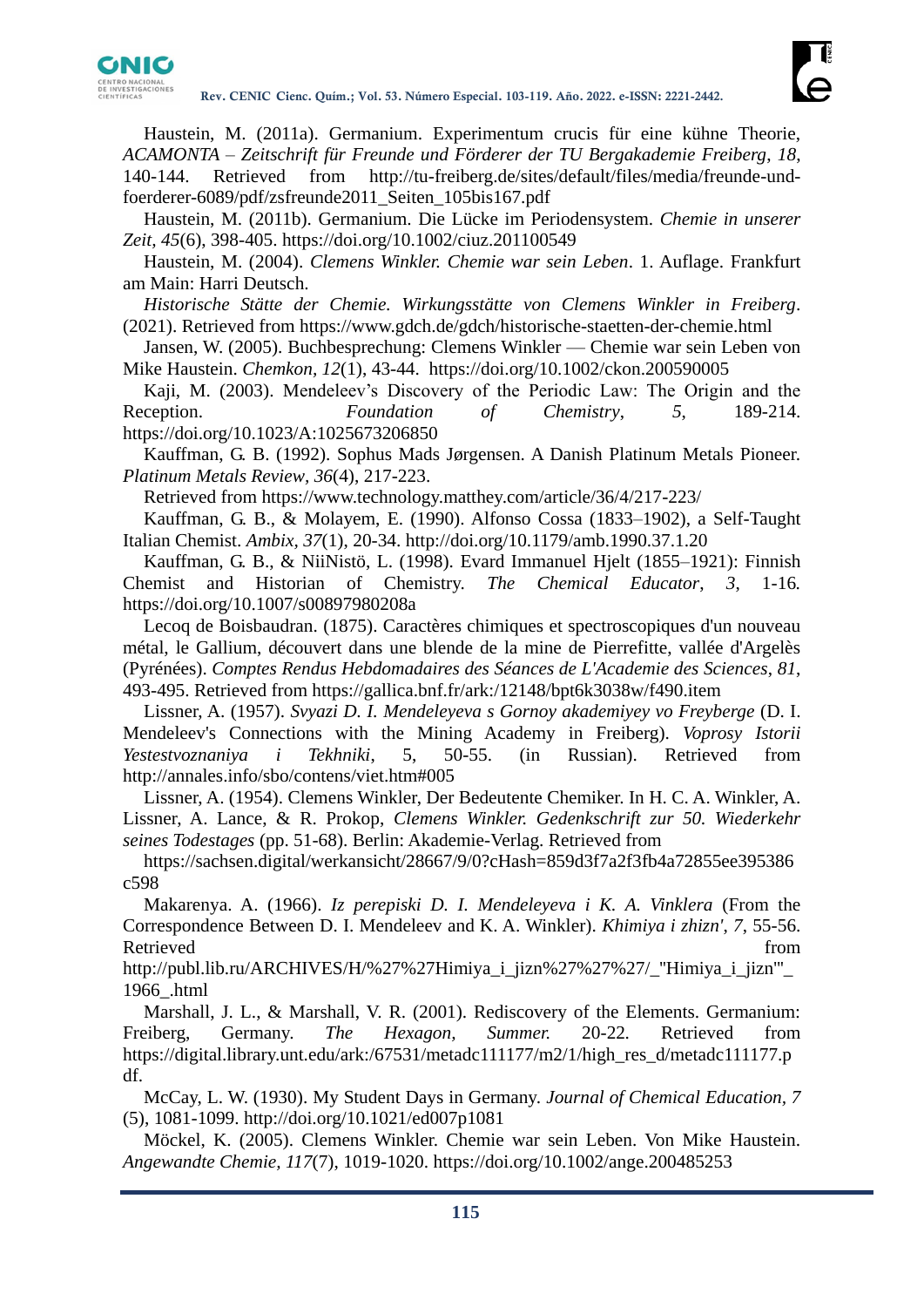

Müller, R. K. (2014). Growth into Scientific Discipline: The Nineteenth Century. In D. T. Burns, R. K. Müller, R. Salzer, G. Werner, *Important Figures of Analytical Chemistry from Germany in Brief Biographies*. *From the Middle Ages to the Twentieth Century* (pp. 49-95). Cham, Heidelberg, New York, Dordrecht, London: Springer. [https://doi.org/10.1007/978-3-319-12151-2\\_3](https://doi.org/10.1007/978-3-319-12151-2_3)

Nilson, L. F. (1879). Sur le scandium, élément nouveau. *Comptes Rendus Hebdomadaires des Séances de L'Academie des Sciences*, *88*, 645-648. Retrieved from [https://fr.wikisource.org/wiki/Livre:Comptes\\_rendus\\_hebdomadaires\\_des\\_s%C3%A9ance](https://fr.wikisource.org/wiki/Livre:Comptes_rendus_hebdomadaires_des_séances_de_l’Académie_des_sciences,_tome_088,_1879.djvu) [s\\_de\\_l%E2%80%99Acad%C3%A9mie\\_des\\_sciences,\\_tome\\_088,\\_1879.djvu](https://fr.wikisource.org/wiki/Livre:Comptes_rendus_hebdomadaires_des_séances_de_l’Académie_des_sciences,_tome_088,_1879.djvu)

Oesper, R. E. (1945). Hans Landolt (1831-1910). *Journal of Chemical Education, 22*(4), 158-162.<https://doi.org/10.1021/ed022p158>

Papperitz, E. (1904). *Clemens Winkler*. Freiberg. Retrieved from [https://digital.slub](https://digital.slub-dresden.de/werkansicht/dlf/385478/1)[dresden.de/werkansicht/dlf/385478/1](https://digital.slub-dresden.de/werkansicht/dlf/385478/1)

Prokop, R. (1954). Clemens Winkler als Direktor der Bergakademie. Clemens Winkler. Sein Leben in Stichworten und Daten nach eigenen Aufzeichnungen. In H. C. A. Winkler, A. Lissner, A. Lance, & R. Prokop, *Clemens Winkler. Gedenkschrift zur 50. Wiederkehr seines Todestages* (pp. 87-96). Berlin: Akademie-Verlag. Retrieved from

[https://sachsen.digital/werkansicht/28667/9/0?cHash=859d3f7a2f3fb4a72855ee395386](https://sachsen.digital/werkansicht/28667/9/0?cHash=859d3f7a2f3fb4a72855ee395386c598) [c598](https://sachsen.digital/werkansicht/28667/9/0?cHash=859d3f7a2f3fb4a72855ee395386c598)

Richter, V. v. (1870). V. v. Richter, aus Petersburg am 6/18. Decbr. *Berichte der deutschen chemischen Gesellschaft*, *3*(2), 988-992. <https://doi.org/10.1002/cber.18700030296>

Salzer, R. (2012). *Der Jungchemiker Clemens Winkler und das Blaufarbenwerk Niederpfannenstiel*. Mitteilungen. Gesellschaft Deutscher Chemiker / Fachgruppe Geschichte der Chemie (Frankfurt/Main), *22*, 108-116. Retrieved from [https://www.gdch.de/fileadmin/downloads/Netzwerk\\_und\\_Strukturen/Fachgruppen/Geschi](https://www.gdch.de/fileadmin/downloads/Netzwerk_und_Strukturen/Fachgruppen/Geschichte_der_Chemie/Mitteilungen_Band_22/2012-22-08.pdf) chte der Chemie/Mitteilungen Band 22/2012-22-08.pdf.

Schwedt, G. (2009). Freiberg in Sachsen. *Chemie in Unserer Zeit. 43*(3), 182-184. <https://doi.org/10.1002/ciuz.200990033>

Smith, H. M. (1949). *Torchbearers of Chemistry. Portraits and Bibliography of Scientists Who Have Contributed to the Making of Modern Chemistry*. New York: Academic Press Inc., Publishers.

Solov'ev, Yu. I. (1983)*. Istoriya khimii: Razvitiye khimii s drevneyshikh vremen do kontsa XIX v. Posobiye dlya uchiteley* (2-ye izd.) [History of Chemistry: The Development of Chemistry from Ancient Times to the end of the Nineteenth Century. A Handbook for Teachers (2nd ed.)]. Moskva: Prosveshcheniye.

Sorms, B. (1990). Clemens Winkler – A Chemist at the Freiberg Mining Academy During the 2nd Phase of Industrialization in Germany. *History and Technology, 7*, 51-61. <https://doi.org/10.1080/07341519008581763>

Sztejnberg, A. (2021a). Thomas Edward Thorpe (1845-1925) – The Distinguished British Chemist and historian of chemistry of the Second Half of the XIX Century. (Thomas Edward Thorpe (1845-1925) - El químico británico distinguido e historiador de la química de la segunda mitad del siglo XIX). *Revista CENIC Ciencias Químicas*, *52*(2), 105-120. Retrieved from<https://revista.cnic.cu/index.php/RevQuim/article/view/934>

Sztejnberg, A. (2021b). Albert Ladenburg (1842-1911) – The Distinguished German Chemist and Historian of Chemistry of the Second Half of the XIX Century (To the 110th Anniversary of His Death). *Substantia,* Just Accepted. DOI. 10.36253/Substantia-1231

Sztejnberg, A. (2021c). The Eminent Russian – German Chemist Friedrich Konrad Beilstein (1838-1906) in the Literature between the 19th and 21st centuries. *Substantia,*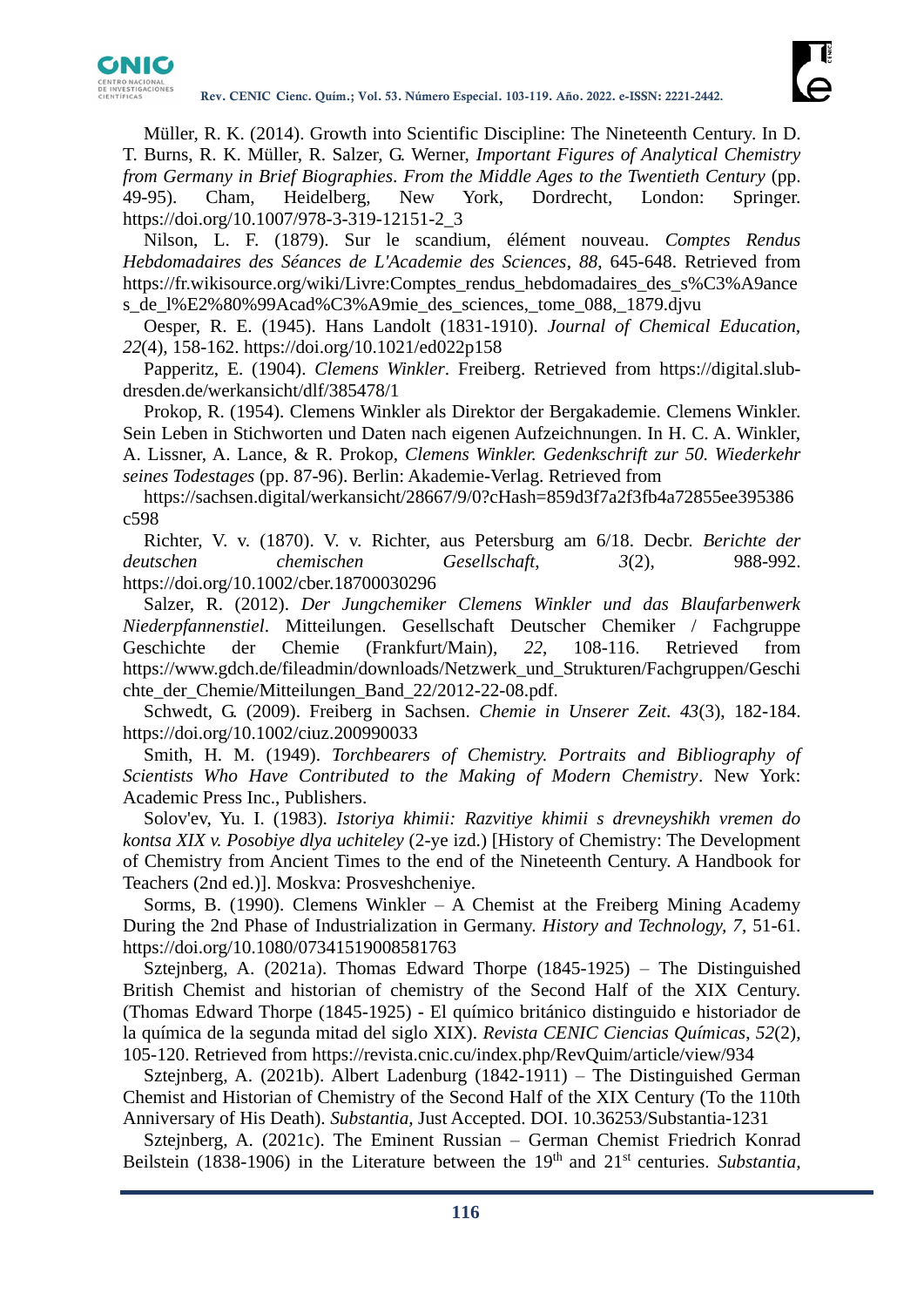

*5*(1), 135-156. <https://doi.org/10.36253/Substantia-1097>

Sztejnberg, A. (2020). Victor Von Richter (1841-1891) – The Famous Russian-German Chemist, Author of Excellent Academic Textbooks on Chemistry. *Revista CENIC Ciencias Químicas*, *51*(2), 369-378. Retrieved from <https://revista.cnic.cu/index.php/RevQuim/article/view/808>

Sztejnberg, A. (2018). Dmitri Ivanovich Mendeleev (1834 – 1907), Prominent Russian Scientist. References to His Great Scientific Achievements in the Literature between 1871 and 1917. *Revista CENIC Ciencias Químicas, 49*, 1-13. Retrieved from <https://revista.cnic.cu/index.php/RevQuim/article/view/224>

Tilden, W. (1918). *Sir William Ramsay. K.C.B., F.R.S*. *Memorials of His Life and Work.* London: Macmillan and CO., Limited. Retrieved from <https://archive.org/details/sirwilliamramsay00tilduoft>

Tutton, A. E. H. (1925). Sir Edward Thorpe, C.B., F.R.S. *Nature, 115*(2888), 343-345. <https://doi.org/10.1038/115343a0>

Volke, K. (2004a). Clemens Winkler – zum 100. Todestag. *Chemie in unserer Zeit, 38*(5), 360-361[.https://doi.org/10.1002/ciuz.200490078](https://doi.org/10.1002/ciuz.200490078)

Volke, K. (2004b). Clemens Winkler und der Umweltschutz: Zum 100. Todestag des bedeutendsten Freiberger Chemikers. *Mitteilungen. Gesellschaft Deutscher Chemiker / Fachgruppe Geschichte der Chemie (Frankfurt/Main), 17*, 111-130. Retrieved from [https://www.gdch.de/fileadmin/downloads/Netzwerk\\_und\\_Strukturen/Fachgruppen/Geschi](https://www.gdch.de/fileadmin/downloads/Netzwerk_und_Strukturen/Fachgruppen/Geschichte_der_Chemie/Mitteilungen_Band_17/2004-17-08.pdf) [chte\\_der\\_Chemie/Mitteilungen\\_Band\\_17/2004-17-08.pdf.](https://www.gdch.de/fileadmin/downloads/Netzwerk_und_Strukturen/Fachgruppen/Geschichte_der_Chemie/Mitteilungen_Band_17/2004-17-08.pdf)

Weeks, M. E. (1956). *Discovery of the Elements* (6th ed.). Easton: Journal of Chemical Education.

Weinert, C. S. (2020). Die Chemie ist Schwierig: Winkler and the Discovery of Germanium. *Bulletin for the History of Chemistry*, *45*(1), 8-15. Retrieved from <http://acshist.scs.illinois.edu/bulletin/bull20-vol45-1.php>

Winkler, C. (2019). *Lehrbuch Der Technischen Gasanalyse. Kurzgefasste Anleitung Zur Handhabung Gasanalytischer Methoden Von Bewährter Brauchbarkeit*. Nachdruck der Ausgabe von 1892. Norderstedt Hansebooks GmbH. Online-Resource. Retrieved from *[https://www.worldcat.org/title/lehrbuch-der-technischen-gasanalyse-kurzgefasste-](https://www.worldcat.org/title/lehrbuch-der-technischen-gasanalyse-kurzgefasste-anleitung-zur-handhabung-gasanalytischer-methoden-von-bewahrter-brauchbarkeit/oclc/1190348222?referer=di&ht=edition)*

*[anleitung-zur-handhabung-gasanalytischer-methoden-von-bewahrter-](https://www.worldcat.org/title/lehrbuch-der-technischen-gasanalyse-kurzgefasste-anleitung-zur-handhabung-gasanalytischer-methoden-von-bewahrter-brauchbarkeit/oclc/1190348222?referer=di&ht=edition)*

*[brauchbarkeit/oclc/1190348222?referer=di&ht=edition](https://www.worldcat.org/title/lehrbuch-der-technischen-gasanalyse-kurzgefasste-anleitung-zur-handhabung-gasanalytischer-methoden-von-bewahrter-brauchbarkeit/oclc/1190348222?referer=di&ht=edition)*

Winkler, C. (1904). Radioactivität und Materie. *Berichte der deutschen chemischen Gesellschaft, 37*(2), 1655-1882.<https://doi.org/10.1002/cber.19040370271>

Winkler, C. (1902). *Handbook Of Technical Gas-Analysis*. Second English Edition. (G. Lunge, Trans.). London: Gurney and Jackson. (Original work published 1885). Retrieved from<https://archive.org/details/handbookoftechni031011mbp/page/n5/mode/2up>

Winkler, C. (1901). *Lehrbuch Der Technischen Gasanalyse. Kurzgefasste Anleitung Zur Handhabung Gasanalytischer Methoden Von Bewährter Brauchbarkeit*. Dritte Auflage. Leipzig: Verlag von Arthur Felix. Retrieved from *<https://archive.org/details/lehrbuchdertech00winkgoog/page/n5/mode/2up>*

Winkler, C. (1900). Die Entwickelung der Schwefelsäurefabrikation im Laufe des scheidenden Jahrhunderts. *Zeitschrift für angewandte Chemie*, *13*(30), 731-739.

<http://doi.org/10.1002/ange.19000133002>

Winkler, C. (1898). *Praktische Uebungen in der Maassanalyse. Anleitung zur Erlernung der Titrirmethode*. Zweite Auflage. Freiberg: J. G. Engelhardt'sche Buchhandlung (M. Isensee). Retrieved from *[https://www.worldcat.org/title/praktische](https://www.worldcat.org/title/praktische-uebungen-in-der-maassanalyse-anleitung-zur-erlernung-der-titrirmethode/oclc/6546997)[uebungen-in-der-maassanalyse-anleitung-zur-erlernung-der-titrirmethode/oclc/6546997](https://www.worldcat.org/title/praktische-uebungen-in-der-maassanalyse-anleitung-zur-erlernung-der-titrirmethode/oclc/6546997)*

Winkler, C. (1897a). *The discovery of New Elements within the Last Twenty-Five Years*.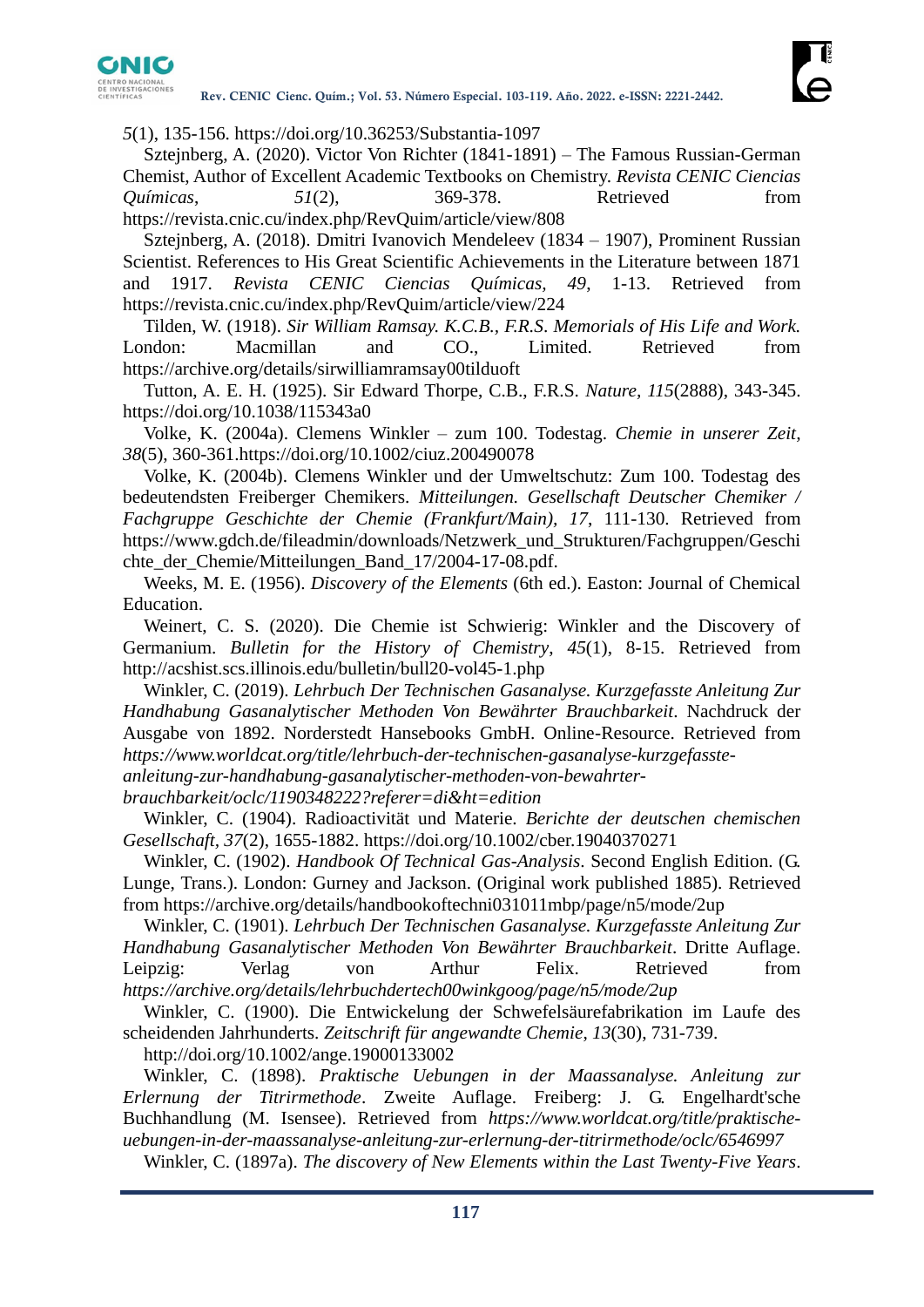

Annual Report of the Board of Regents of the Smithsonian Institution. Washington: Government Printing Office, pp. 237-246. Retrieved from <https://archive.org/details/annualreportofbo1897smit/page/236/mode/2up>

Winkler, C. (1897b). Ueber die Entdeckung neuer Elemente im Verlaufe der letzten fünfundzwanzig Jahre und damit zusammenhängende Fragen. *Berichte der deutschen chemischen Gesellschaft, 30*(1), 6-21.<http://doi.org/10.1002/cber.18970300103>

Winkler, C. (1892). *Lehrbuch Der Technischen Gasanalyse. Kurzgefasste Anleitung Zur Handhabung Gasanalytischer Methoden Von Bewährter Brauchbarkeit*. Zweite Auflage. Freiberg: J. G. Engelhardt'sche Buchhandlung (M. Isensee). Retrieved from <https://archive.org/details/lehrbuchdertechn00winkrich/page/n7/mode/2up>

Winkler, C. (1888). *Praktische Uebungen in der Maassanalyse. Anleitung zur Erlernung der Titrirmethode*. Freiberg: J. G. Engelhardt'sche Buchhandlung (M. Isensee). Retrieved from

<https://archive.org/details/praktischeuebun01winkgoog/page/n5/mode/2up>

Winkler, C. (1886a). Germanium, Ge, ein neues, nichtmetallisches Element. *Berichte der deutschen chemischen Gesellschaft*, *19*(1), 210-211. <https://dx.doi.org/10.1002/cber.18860190156>

Winkler, C. (1886b). Mittheilungen über das Germanium. *Journal für Praktische Chemie, 34*(1), 177-229.<https://doi.org/10.1002/prac.18860340122>

Winkler, C. (1886c). *Manuel Pratique De L'Analyse Industrielle Des Gaz* ( C. Blas, Trans.). Paris: F. Savy. (Original work published 1885). Retrieved from *[https://katalog.ub.tu-](https://katalog.ub.tu-freiberg.de/Search/Results?access=all&submit=&type=AllFields&lookfor=oclc_num:23531121)*

*[freiberg.de/Search/Results?access=all&submit=&type=AllFields&lookfor=oclc\\_num:235](https://katalog.ub.tu-freiberg.de/Search/Results?access=all&submit=&type=AllFields&lookfor=oclc_num:23531121) [31121](https://katalog.ub.tu-freiberg.de/Search/Results?access=all&submit=&type=AllFields&lookfor=oclc_num:23531121)*

Winkler, C. (1885a). *Lehrbuch Der Technischen Gasanalyse. Kurzgefasste Anleitung Zur Handhabung Gasanalytischer Methoden Von Bewährter Brauchbarkeit*. Freiberg: J. G. Engelhardt'sche Buchhandlung (M. Isensee).

Winkler, C. (1885b). *Handbook Of Technical Gas-Analysis, Containing Concise Instructions for Carrying Out Gas-Analytical Methods of Proved Utility*. (G. Lunge, Trans.). London: John Van Voorst. (Original work published 1885). Retrieved from *<https://archive.org/details/handbookoftechni00winkrich/page/n3/mode/2up>*

Winkler, C. (1883a). *Die Massanalyse Nach Neuem Titrimetrischem System. Kurzgefasste Anleitung Zur Erlernung Der Titrirmethode, Der Chemischen Anschauung Der Neuzeit Gemäss*. Freiberg: J. G. Engelhardt'sche Buchhandlung (M. Isensee). Retrieved from<https://babel.hathitrust.org/cgi/pt?id=wu.89097690416&view=1up&seq=5>

Winkler, C. (1883b). *Wirkt die in unserem Zeitalter stattfindende Massenverbrennung von Steinkohle verändernd auf die Beschaffenheit der Atmosphäre?* (Vortrag, gehalten beim Zweiten Allgemeinen Deutschen Bergmannstage in Dresden am 5.September 1883). Freiberg: Druck von Ernst Mauckisch. Retrieved from [https://sachsen.digital/werkansicht/30054/3/0?cHash=b92e6b4f70ec8b126c72bae14ace2e](https://sachsen.digital/werkansicht/30054/3/0?cHash=b92e6b4f70ec8b126c72bae14ace2e3e) [3e](https://sachsen.digital/werkansicht/30054/3/0?cHash=b92e6b4f70ec8b126c72bae14ace2e3e)

Winkler, C. (1877). *Anleitung Zur Chemischen Untersuchung Der Industrie-Gase. Zweite Abtheilung: Quantitative Analyse*. Freiberg: J. G. Engelhardt'sche Buchhandlung (M. Isensee). Retrieved from

<https://babel.hathitrust.org/cgi/pt?id=nyp.33433062728245&view=1up&seq=177>

Winkler, C. (1876). *Anleitung Zur Chemischen Untersuchung Der Industrie-Gase. Erste Abtheilung: Qualitative Analyse*. Freiberg: J. G. Engelhardt'sche Buchhandlung (M. Isensee). Retrieved from

<https://babel.hathitrust.org/cgi/pt?id=nyp.33433062728245&view=1up&seq=9>